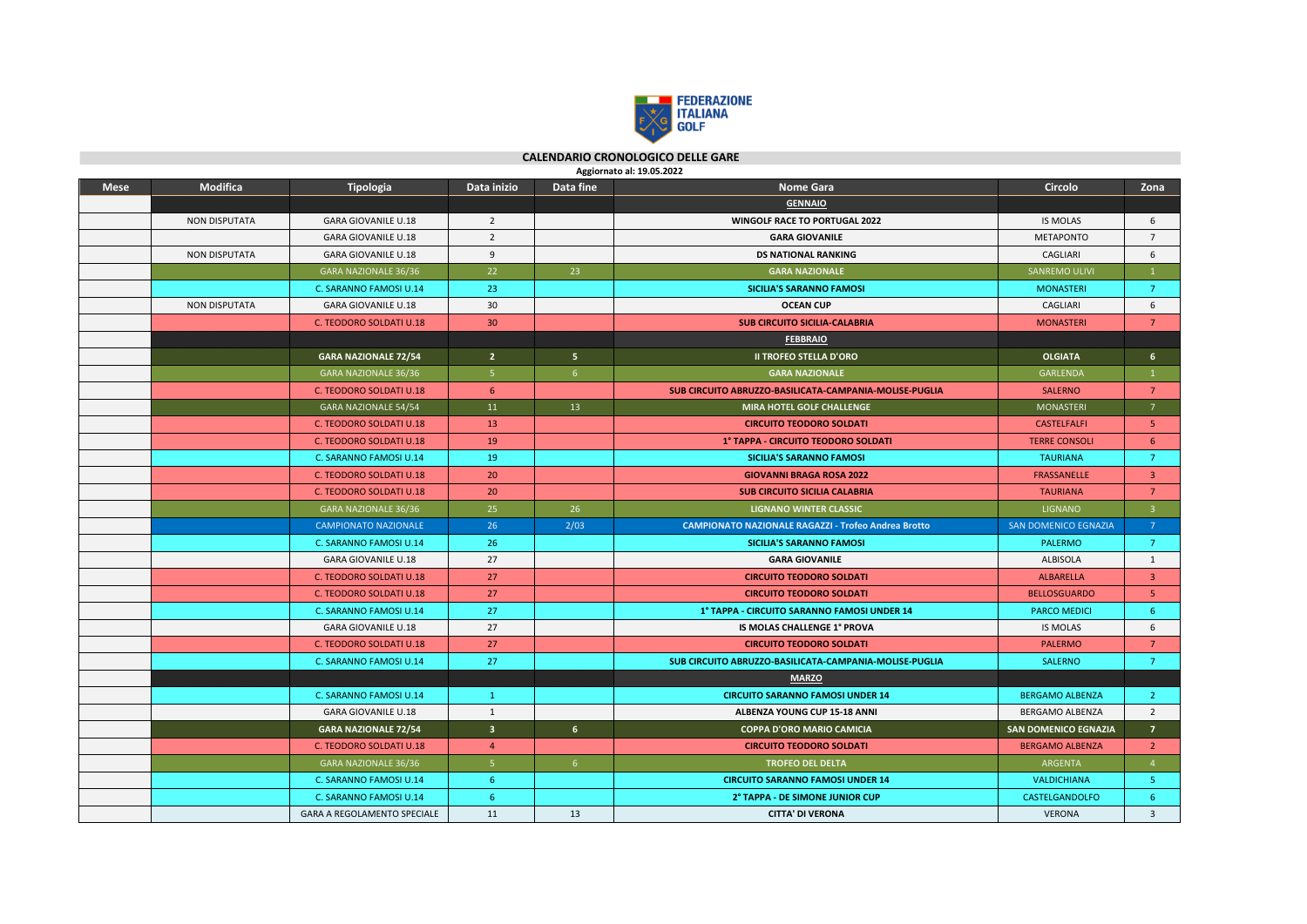|                      | GARA NAZIONALE 36/36             | 11               | 12                      | TROFEO CITTA' DI SAN GIOVANNI IN MARIGNANO                    | <b>RIVIERA</b>             | $\overline{4}$          |
|----------------------|----------------------------------|------------------|-------------------------|---------------------------------------------------------------|----------------------------|-------------------------|
|                      | C. TEODORO SOLDATI U.18          | 12               |                         | <b>CIRCUITO TEODORO SOLDATI</b>                               | <b>ASOLO</b>               | $\overline{3}$          |
|                      | GARA NAZIONALE 36/36             | 12 <sup>°</sup>  | 13                      | <b>TROFEO TURCHESE</b>                                        | PARCO MEDICI               | 6 <sup>1</sup>          |
|                      | <b>GARA GIOVANILE U.18</b>       | 12               |                         | <b>CENTRO SICILIA CUP</b>                                     | SICILIA'S PICCIOLO         | $\overline{7}$          |
|                      | C. TEODORO SOLDATI U.18          | 13               |                         | <b>CIRCUITO TEODORO SOLDATI</b>                               | <b>MONTELUPO</b>           | 5                       |
|                      | C. SARANNO FAMOSI U.14           | 13               |                         | 3° TAPPA - CIRCUITO SARANNO FAMOSI UNDER 14                   | <b>TERRE CONSOLI</b>       | -6                      |
|                      | C. TEODORO SOLDATI U.18          | 13               |                         | SUB CIRCUITO ABRUZZO-BASILICATA-CAMPANIA-MOLISE-PUGLIA        | <b>BARIALTO GOLF</b>       | $\overline{7}$          |
| <b>NON DISPUTATA</b> | <b>GARA GIOVANILE U.18</b>       | 13               |                         | I TORNEO AZIENDA AGRICOLA SORRENTI                            | <b>TAURIANA</b>            | $\overline{7}$          |
|                      | <b>CAMPIONATO NAZIONALE</b>      | 17               | 21                      | <b>CAMPIONATO NAZIONALE RAGAZZE - Trofeo Roberta Bertotto</b> | <b>FRANCIACORTA</b>        | $\overline{2}$          |
|                      | <b>GARA NAZIONALE 36/36</b>      | 18               | 19                      | <b>MEMORIAL ENNIO TONINI</b>                                  | <b>CERVIA</b>              | $\overline{4}$          |
|                      | GARA NAZIONALE 36/36             | 19               | 20                      | IV MEMORIAL CHICCO COLOMBO                                    | LECCO                      | $\overline{2}$          |
|                      | C. SARANNO FAMOSI U.14           | 19               |                         | <b>SALSOMAGGIORE JUNIOR CUP</b>                               | <b>SALSOMAGGIORE TERME</b> | $\overline{4}$          |
|                      | <b>TROFEO GIOVANILE FEDERALE</b> | 19               | 20                      | <b>XXV TROFEO MEMORIAL CARLO DELLA VIDA</b>                   | <b>OLGIATA</b>             | 6 <sup>1</sup>          |
|                      | <b>GARA GIOVANILE U.18</b>       | 19               |                         | <b>GARA GIOVANILE</b>                                         | PALERMO                    | $7\overline{ }$         |
|                      | C. TEODORO SOLDATI U.18          | 20               |                         | <b>GARA GIOVANILE (TEODORO SOLDATI)</b>                       | <b>ALBISOLA</b>            | $\mathbf{1}$            |
|                      | C. TEODORO SOLDATI U.18          | 20               |                         | <b>CANCELLETTO D'ORO</b>                                      | <b>VILLA CONDULMER</b>     | $\overline{3}$          |
|                      | C. TEODORO SOLDATI U.18          | 20               |                         | <b>CITTA' DI FERRARA BY DOLDEA</b>                            | <b>CUS FERRARA</b>         | $\overline{4}$          |
|                      | C. SARANNO FAMOSI U.14           | 20               |                         | <b>CIRCUITO SARANNO FAMOSI UNDER 14</b>                       | <b>MONTELUPO</b>           | -5                      |
| <b>NON DISPUTATA</b> | <b>GARA GIOVANILE U.18</b>       | 20               |                         | IS MOLAS CHALLENGE 2° PROVA                                   | IS MOLAS                   | 6                       |
|                      | C. TEODORO SOLDATI U.18          | 20               |                         | SUB CIRCUITO ABRUZZO-BASILICATA-CAMPANIA-MOLISE-PUGLIA        | <b>NAPOLI</b>              | 7                       |
|                      | C. TEODORO SOLDATI U.18          | 20               |                         | <b>SUB CIRCUITO SICILIA - CALABRIA</b>                        | <b>MONASTERI</b>           | 7                       |
|                      | <b>GARA NAZIONALE 72/54</b>      | 25               | 27                      | <b>LXIX LEONE DI SAN MARCO</b>                                | <b>VENEZIA</b>             | 3 <sup>1</sup>          |
|                      | GARA NAZIONALE 54/54             | 25               | 27                      | <b>GARA NAZIONALE</b>                                         | PERUGIA                    | $6^{\circ}$             |
|                      | C. SARANNO FAMOSI U.14           | 26               |                         | <b>CIRCUITO SARANNO FAMOSI UNDER 14</b>                       | <b>ROYAL PARK ROVERI</b>   | $\mathbf{1}$            |
|                      | CAMP. REG./ FINALE DI ZONA       | 26               | 27                      | <b>EMILIA ROMAGNA E MARCHE INDIVIDUALE</b>                    | <b>MATILDE GOLF</b>        | $\overline{4}$          |
|                      | <b>GARA GIOVANILE U.18</b>       | 26               |                         | PERCIZZ'UCCA CUP                                              | MONASTERI                  | $7\overline{ }$         |
|                      | C. TEODORO SOLDATI U.18          | 27               |                         | <b>CIRCUITO TEODORO SOLDATI</b>                               | <b>CAMPODOGLIO</b>         | $\overline{2}$          |
|                      | C. SARANNO FAMOSI U.14           | 27               |                         | <b>CIRCUITO SARANNO FAMOSI UNDER 14</b>                       | <b>COLLI BERICI</b>        | $\overline{3}$          |
|                      | C. SARANNO FAMOSI U.14           | 27               |                         | <b>CIRCUITO SARANNO FAMOSI UNDER 14</b>                       | CASTELFALFI                | 5 <sub>1</sub>          |
| <b>NON DISPUTATA</b> | <b>GARA GIOVANILE U.18</b>       | 27               |                         | <b>EUROSERVICE SARDA</b>                                      | CAGLIARI                   | 6                       |
|                      | <b>C. TEODORO SOLDATI U.18</b>   | 27               |                         | SUB CIRCUITO ABRUZZO-BASILICATA-CAMPANIA-MOLISE-PUGLIA        | <b>SALERNO</b>             | $7\overline{ }$         |
|                      | <b>GARA GIOVANILE U.18</b>       | 27               |                         | <b>FLOTT GOLF CHALLENGE</b>                                   | VERDURA                    | $7\overline{ }$         |
| <b>NON DISPUTATA</b> | <b>GARA GIOVANILE U.18</b>       | 27               |                         | <b>GM TERMOIDRAULICA</b>                                      | <b>SAN MICHELE</b>         | $\overline{7}$          |
|                      |                                  |                  |                         | <b>APRILE</b>                                                 |                            |                         |
|                      | C. SARANNO FAMOSI U.14           | $\overline{2}$   |                         | <b>CIRCUITO SARANNO FAMOSI UNDER 14</b>                       | <b>VERBANIA</b>            | $\mathbf{1}$            |
|                      | <b>GARA NAZIONALE 36/36</b>      | 2 <sup>7</sup>   | 3 <sup>1</sup>          | VII TROFEO CITTA' DI CASTELFRANCO VENETO                      | CA' AMATA                  | 3 <sup>1</sup>          |
|                      | CAMP. REG./ FINALE DI ZONA       | 2 <sup>7</sup>   | $\overline{\mathbf{3}}$ | <b>TOSCANO A SQUADRE MASCHILE E FEMMINILE</b>                 | <b>CASTELFALFI</b>         | $-5$                    |
|                      | C. SARANNO FAMOSI U.14           | $\overline{3}$   |                         | <b>CIRCUITO SARANNO FAMOSI UNDER 14</b>                       | <b>VILLA CONDULMER</b>     | $\overline{\mathbf{3}}$ |
|                      | C. TEODORO SOLDATI U.18          | 3 <sup>2</sup>   |                         | <b>CIRCUITO TEODORO SOLDATI</b>                               | <b>MONTEVEGLIO</b>         | $\overline{4}$          |
|                      | C. TEODORO SOLDATI U.18          | 3 <sup>2</sup>   |                         | 3° TAPPA - CIRCUITO TEODORO SOLDATI                           | <b>PERUGIA</b>             | 6                       |
|                      | <b>GARA NAZIONALE 72/54</b>      | $\boldsymbol{8}$ | 10 <sup>°</sup>         | <b>GRAN PREMIO VECCHIO MONASTERO</b>                          | <b>VARESE</b>              | 2 <sup>7</sup>          |
| <b>NON DISPUTATA</b> | <b>GARA GIOVANILE U.18</b>       | 8                |                         | 1° TAPPA CIRCUITO CAPOSPERONE RESORT                          | <b>TAURIANA</b>            | $7^{\circ}$             |
|                      | GARA NAZIONALE 36/36             | 9                | 10 <sup>°</sup>         | <b>GARA NAZIONALE</b>                                         | <b>ARENZANO PINETA</b>     |                         |
|                      | <b>GARA NAZIONALE 36/36</b>      | 9                | 10                      | <b>TROFEO MARECCHIA</b>                                       | <b>RIMINI VERUCCHIO</b>    | $\overline{4}$          |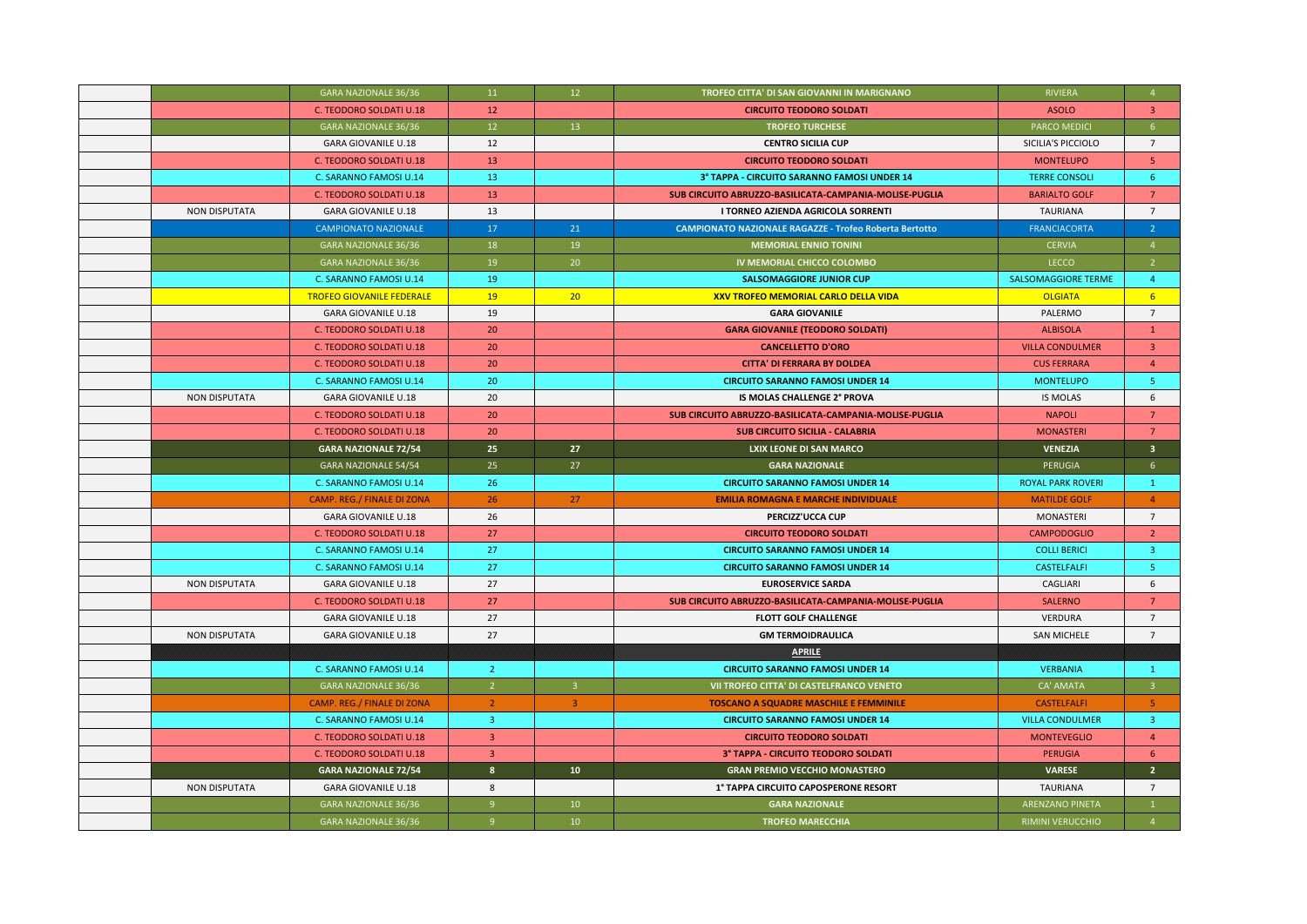|                      | <b>TROFEO GIOVANILE FEDERALE</b> | 9               | 10              | <b>TROFEO FONDAZIONE MONTELATICI</b>                   | <b>COSMOPOLITAN</b>        | 5 <sub>o</sub>          |
|----------------------|----------------------------------|-----------------|-----------------|--------------------------------------------------------|----------------------------|-------------------------|
|                      | GARA NAZIONALE 36/36             | 9               | 10              | <b>GARA NAZIONALE</b>                                  | MIGLIANICO                 | $\overline{7}$          |
|                      | C. TEODORO SOLDATI U.18          | 10              |                 | <b>SALSOMAGGIORE JUNIOR CUP</b>                        | <b>SALSOMAGGIORE TERME</b> | $\overline{4}$          |
|                      | C. SARANNO FAMOSI U.14           | 10              |                 | 4° TAPPA - CIRCUITO SARANNO FAMOSI UNDER 14            | <b>MARE ROMA</b>           | 6                       |
|                      | GARA NAZIONALE 54/54             | 12 <sup>7</sup> | 14              | <b>ARGENTARIO SPRING OPEN</b>                          | ARGENTARIO                 | 5 <sup>7</sup>          |
|                      | <b>TROFEO GIOVANILE FEDERALE</b> | 14              | 15              | <b>TROFEO ANGELO CORVINI</b>                           | <b>ZOATE</b>               | $\overline{2}$          |
|                      | GARA NAZIONALE 36/36             | 14              | 15              | <b>GARA NAZIONALE</b>                                  | FONTI                      | $\overline{4}$          |
|                      | C. SARANNO FAMOSI U.14           | 14              |                 | 5° TAPPA - CIRCUITO SARANNO FAMOSI UNDER 14            | <b>ARCHI CLAUDIO</b>       | -6                      |
|                      | C. TEODORO SOLDATI U.18          | 15              |                 | <b>CIRCUITO TEODORO SOLDATI</b>                        | <b>MONTECATINI TERME</b>   | 5 <sup>°</sup>          |
| <b>NON DISPUTATA</b> | C. TEODORO SOLDATI U.18          | 15              |                 | SUB CIRCUITO ABRUZZO-BASILICATA-CAMPANIA-MOLISE-PUGLIA | <b>ACAYA</b>               | $\overline{7}$          |
|                      | <b>GARA NAZIONALE 72/54</b>      | 16              | 18              | LXVII COPPA D'ORO CITTA' DI ROMA - IBL BANCA           | <b>ROMA ACQUASANTA</b>     | 6 <sup>1</sup>          |
|                      | <b>GARA GIOVANILE U.18</b>       | 16              |                 | <b>ACI GOLF</b>                                        | SICILIA'S PICCIOLO         | $\overline{7}$          |
|                      | <b>GARA GIOVANILE U.18</b>       | 16              |                 | <b>GARA GIOVANILE</b>                                  | <b>METAPONTO</b>           | $\overline{7}$          |
|                      | C. SARANNO FAMOSI U.14           | 17              |                 | <b>CIRCUITO SARANNO FAMOSI UNDER 14</b>                | <b>MONTEVEGLIO</b>         | $\overline{4}$          |
| <b>NON DISPUTATA</b> | <b>GARA GIOVANILE U.18</b>       | 17              |                 | <b>IS ARENAS JUNIOR CUP</b>                            | <b>IS ARENAS</b>           | 6                       |
| <b>NON DISPUTATA</b> | <b>GARA GIOVANILE U.18</b>       | 18              |                 | <b>GARA GIOVANILE</b>                                  | <b>BARIALTO GOLF</b>       | $\overline{7}$          |
|                      | C. SARANNO FAMOSI U.14           | 19              |                 | <b>TROFEO GINO PELIZZARI</b>                           | <b>BERGAMO ALBENZA</b>     | $\overline{2}$          |
|                      | <b>GARA NAZIONALE 54/54</b>      | 22              | 24              | COPPA D'ORO CITTA' DI CASTELGANDOLFO                   | CASTELGANDOLFO             | 6 <sup>1</sup>          |
|                      | GARA NAZIONALE 36/36             | 23              | 24              | TROFEO CITTA' DI CARMAGNOLA                            | MARGHERITA                 | $\mathbf{1}$            |
|                      | <b>GARA NAZIONALE 36/36</b>      | 23              | 24              | <b>TROFEO NAZIONALE AMBROSIANO</b>                     | AMBROSIANO                 | $\overline{2}$          |
|                      | GARA NAZIONALE 36/36             | 23              | 24              | X TROFEO LEONARDO DA VINCI BY PELLEMODA                | <b>BELLOSGUARDO</b>        | 5 <sup>1</sup>          |
|                      | C. TEODORO SOLDATI U.18          | 24              |                 | <b>CIRCUITO TEODORO SOLDATI</b>                        | <b>ARZAGA</b>              | <sup>2</sup>            |
|                      | C. SARANNO FAMOSI U.14           | 24              |                 | <b>GOLF &amp; COUNTRY SUDTIROL CUP</b>                 | <b>APPIANO</b>             | $\overline{\mathbf{3}}$ |
|                      | GARA NAZIONALE 36/36             | 24              | 25              | <b>ASOLO HILLS</b>                                     | ASOLO                      | $\overline{3}$          |
| <b>NON DISPUTATA</b> | <b>GARA GIOVANILE U.18</b>       | 24              |                 | <b>COPPA PODIO SPORT</b>                               | <b>IS MOLAS</b>            | 6                       |
|                      | GARA NAZIONALE 36/36             | 24              | 25              | <b>METAPONTO NATIONAL CLASSIC</b>                      | <b>METAPONTO</b>           | $\overline{7}$          |
|                      | C. SARANNO FAMOSI U.14           | 25              |                 | <b>TROFEO GINO PELIZZARI</b>                           | <b>COLLI BERGAMO</b>       | $\overline{2}$          |
| <b>NON DISPUTATA</b> | <b>GARA GIOVANILE U.18</b>       | 25              |                 | <b>VILLEROY &amp; BOCH</b>                             | CAGLIARI                   | 6                       |
|                      | <b>CAMPIONATO INTERNAZIONALE</b> | 27              | 30 <sub>2</sub> | <b>CAMPIONATO INTERNAZIONALE D'ITALIA MASCHILE</b>     | <b>TORINO</b>              | $\mathbf{1}$            |
|                      | <b>CAMPIONATO INTERNAZIONALE</b> | 27              | 30 <sub>2</sub> | <b>CAMPIONATO INTERNAZIONALE D'ITALIA FEMMINILE</b>    | <b>ROYAL PARK ROVERI</b>   | $\mathbf{1}$            |
|                      | C. SARANNO FAMOSI U.14           | 30 <sub>2</sub> |                 | <b>CIRCUITO SARANNO FAMOSI UNDER 14</b>                | <b>CHERASCO</b>            | $\mathbf{1}$            |
|                      | <b>TROFEO GIOVANILE FEDERALE</b> | 30 <sub>2</sub> | 1/05            | XXXVII TROFEO LEONCINO D'ORO                           | <b>VENEZIA</b>             | $\overline{3}$          |
|                      | <b>GARA NAZIONALE 36/36</b>      | 30 <sup>°</sup> | 1/05            | <b>FIORANELLO D'ORO</b>                                | <b>FIORANELLO</b>          | 6 <sup>1</sup>          |
|                      | <b>GARA GIOVANILE U.18</b>       | 30              |                 | <b>GREEN PIPE</b>                                      | <b>SAN MICHELE</b>         | $7^{\circ}$             |
|                      | C. SARANNO FAMOSI U.14           | 30              |                 | <b>SICILIA'S SARANNO FAMOSI</b>                        | <b>SICILIA'S PICCIOLO</b>  | $\overline{7}$          |
|                      |                                  |                 |                 | <b>MAGGIO</b>                                          |                            |                         |
|                      | C. TEODORO SOLDATI U.18          | $\mathbf{1}$    |                 | <b>SUB CIRCUITO SICILIA - CALABRIA</b>                 | <b>SICILIA'S PICCIOLO</b>  | $\overline{7}$          |
|                      | <b>GARA NAZIONALE 72/54</b>      | 5 <sub>1</sub>  | $\overline{7}$  | <b>MATTONE D'ORO with Lorenzi Group</b>                | <b>BERGAMO ALBENZA</b>     | 2 <sup>7</sup>          |
| <b>NON DISPUTATA</b> | C. TEODORO SOLDATI U.18          | $7^{\circ}$     |                 | <b>CIRCUITO TEODORO SOLDATI</b>                        | <b>SALUZZO</b>             | $\mathbf{1}$            |
|                      | GARA NAZIONALE 36/36             | 7 <sup>7</sup>  | 8 <sup>°</sup>  | <b>CITTA' DI JESOLO</b>                                | <b>JESOLO</b>              | $\overline{\mathbf{3}}$ |
|                      | C. SARANNO FAMOSI U.14           | <sup>7</sup>    |                 | <b>CIRCUITO SARANNO FAMOSI UNDER 14</b>                | <b>MODENA</b>              | $\overline{4}$          |
|                      | GARA NAZIONALE 36/36             | 7 <sup>7</sup>  | 8               | <b>FIRENZE GOLF CHALLENGE</b>                          | <b>FIRENZE UGOLINO</b>     | 5 <sup>1</sup>          |
|                      | <b>GARA NAZIONALE 36/36</b>      | $\overline{7}$  | 8               | <b>TROFEO PINO DE SIMONE</b>                           | CASTELGANDOLFO             | 6 <sup>1</sup>          |
|                      | <b>GARA GIOVANILE U.18</b>       | $7^{\circ}$     |                 | <b>TROFEO AGIS</b>                                     | PALERMO                    | $7^{\circ}$             |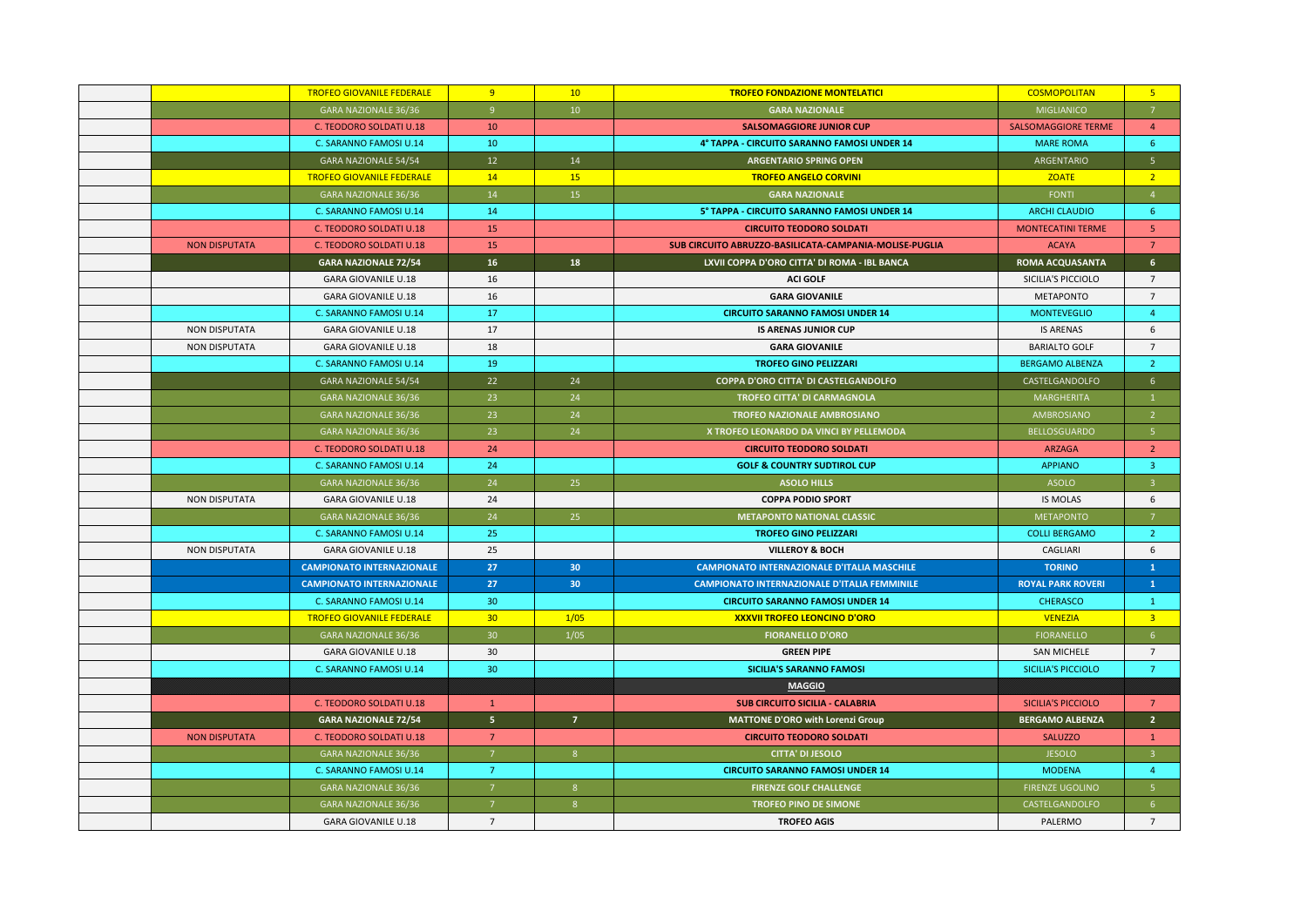|                           | C. SARANNO FAMOSI U.14           | 8 <sup>°</sup>  |                 | <b>CIRCUITO SARANNO FAMOSI UNDER 14</b>                                      | <b>VIGNE</b>               | $\overline{\mathbf{3}}$ |
|---------------------------|----------------------------------|-----------------|-----------------|------------------------------------------------------------------------------|----------------------------|-------------------------|
|                           | C. TEODORO SOLDATI U.18          | 8               |                 | <b>SALSOMAGGIORE JUNIOR CUP</b>                                              | <b>SALSOMAGGIORE TERME</b> | $\overline{4}$          |
|                           | C. SARANNO FAMOSI U.14           | 8 <sup>°</sup>  |                 | SUB CIRCUITO ABRUZZO-BASILICATA-CAMPANIA-MOLISE-PUGLIA                       | SALERNO                    | $\overline{7}$          |
|                           | <b>GARA GIOVANILE U.18</b>       | 8               |                 | <b>AXA GOLF CUP</b>                                                          | SICILIA'S PICCIOLO         | $7^{\circ}$             |
| <b>NON DISPUTATA</b>      | <b>GARA GIOVANILE U.18</b>       | 8               |                 | <b>DS AUTOMOBILES</b>                                                        | <b>SAN MICHELE</b>         | $\overline{7}$          |
| NON VALIDO PER IL RANKING | <b>CAMPIONATO NAZIONALE</b>      | 12 <sup>7</sup> | 14              | <b>CAMPIONATO NAZIONALE MASCHILE SENIORES - Trofeo Pier Giorgio Vigliani</b> | <b>LIGNANO</b>             | $\overline{3}$          |
| NON VALIDO PER IL RANKING | <b>CAMPIONATO NAZIONALE</b>      | 12              | 14              | <b>CAMPIONATO NAZIONALE FEMMINILE SENIORES</b>                               | <b>LIGNANO</b>             | 3 <sup>°</sup>          |
|                           | <b>CAMPIONATO NAZIONALE</b>      | 13              | 15              | <b>CAMPIONATO NAZIONALE RAGAZZI MEDAL - Trofeo Silvio Marazza</b>            | <b>ASOLO</b>               | $\overline{3}$          |
|                           | <b>CAMPIONATO NAZIONALE</b>      | 13              | 15              | <b>CAMPIONATO NAZIONALE RAGAZZE MEDAL - Trofeo Silvio Marazza</b>            | PADOVA                     | 3 <sup>2</sup>          |
|                           | C. SARANNO FAMOSI U.14           | 14              |                 | <b>CIRCUITO SARANNO FAMOSI UNDER 14</b>                                      | <b>ST. ANNA</b>            | $\mathbf{1}$            |
|                           | GARA NAZIONALE 36/36             | 14              | 15              | <b>GARA NAZIONALE BY IDEASFERA &amp; PGAI</b>                                | <b>CUS FERRARA</b>         | $\overline{4}$          |
|                           | C. TEODORO SOLDATI U.18          | 15              |                 | <b>CIRCUITO TEODORO SOLDATI</b>                                              | <b>ROSSERA</b>             | $2^{\circ}$             |
|                           | C. TEODORO SOLDATI U.18          | 15              |                 | <b>CIRCUITO TEODORO SOLDATI</b>                                              | <b>CASTELFALFI</b>         | 5                       |
|                           | C. SARANNO FAMOSI U.14           | 15              |                 | 6° TAPPA - BEBBO CUP - CIRCUITO SARANNO FAMOSI UNDER 14                      | <b>MARE ROMA</b>           | 6                       |
|                           | <b>GARA GIOVANILE U.18</b>       | 15              |                 | <b>COPPA FONDAZIONE AUTISMO</b>                                              | <b>IS MOLAS</b>            | 6                       |
|                           | <b>GARA NAZIONALE 72/54</b>      | 20 <sub>2</sub> | 22              | TROFEO CITTA' DI MILANO                                                      | <b>MILANO</b>              | $\overline{2}$          |
|                           | C. SARANNO FAMOSI U.14           | 21              |                 | <b>CIRCUITO SARANNO FAMOSI UNDER 14</b>                                      | <b>CITTA' D'ASTI</b>       | $\mathbf{1}$            |
|                           | GARA NAZIONALE 36/36             | 21              | 22              | <b>CITTA' DI PERUGIA</b>                                                     | <b>PERUGIA</b>             | 6                       |
| <b>NON DISPUTATA</b>      | <b>GARA NAZIONALE 36/36</b>      | 21              | 22              | <b>TAURIANA "IN GOLF"</b>                                                    | <b>TAURIANA</b>            | $\overline{7}$          |
|                           | C. TEODORO SOLDATI U.18          | 22              |                 | <b>CIRCUITO TEODORO SOLDATI</b>                                              | <b>LANZO</b>               | $\overline{2}$          |
|                           | C. TEODORO SOLDATI U.18          | 22              |                 | <b>CIRCUITO TEODORO SOLDATI</b>                                              | <b>VICENZA</b>             | $\overline{\mathbf{3}}$ |
|                           | C. SARANNO FAMOSI U.14           | 22              |                 | <b>CIRCUITO SARANNO FAMOSI UNDER 14</b>                                      | <b>CASENTINO</b>           | -5                      |
|                           | C. TEODORO SOLDATI U.18          | 22              |                 | 4° TAPPA - CONCHETTA D'ORO - CIRCUITO TEODORO SOLDATI                        | <b>FIUGGI 1928</b>         | 6                       |
|                           | <b>GARA GIOVANILE U.18</b>       | 22              |                 | <b>DS NATIONAL RANKING</b>                                                   | CAGLIARI                   | 6                       |
|                           | <b>CAMPIONATO NAZIONALE</b>      | 26              | 30 <sup>°</sup> | <b>CAMPIONATO NAZIONALE MASCHILE - Trofeo Giuseppe Silva</b>                 | <b>NAZIONALE</b>           | 6 <sup>°</sup>          |
|                           | <b>CAMPIONATO NAZIONALE</b>      | 26              | 30 <sup>°</sup> | <b>CAMPIONATO NAZIONALE FEMMINILE - Trofeo Giuseppe Silva</b>                | ROMA ACQUASANTA            | 6 <sup>1</sup>          |
|                           | <b>GARA NAZIONALE 36/36</b>      | 28              | 29              | <b>MEMORIAL LILLO ANGELINI</b>                                               | LAGHI                      | $2^{\circ}$             |
|                           | <b>GARA NAZIONALE 36/36</b>      | 28              | 29              | <b>GARA NAZIONALE</b>                                                        | SALSOMAGGIORE TERME        | $\overline{4}$          |
|                           | C. TEODORO SOLDATI U.18          | 28              |                 | SUB CIRCUITO ABRUZZO-BASILICATA-CAMPANIA-MOLISE-PUGLIA                       | <b>MIGLIANICO</b>          | $\overline{7}$          |
|                           | C. TEODORO SOLDATI U.18          | 29              |                 | <b>CIRCUITO TEODORO SOLDATI</b>                                              | <b>PRIMULE</b>             | $\mathbf{1}$            |
|                           | C. SARANNO FAMOSI U.14           | 29              |                 | <b>CIRCUITO SARANNO FAMOSI UNDER 14</b>                                      | <b>RONCEGNO</b>            | $\overline{3}$          |
|                           | C. SARANNO FAMOSI U.14           | 29              |                 | <b>CIRCUITO SARANNO FAMOSI UNDER 14</b>                                      | VALDICHIANA                | -5                      |
|                           | C. SARANNO FAMOSI U.14           | 29              |                 | 7° TAPPA - CIRCUITO SARANNO FAMOSI                                           | PERUGIA                    | 6                       |
|                           | <b>GARA GIOVANILE U.18</b>       | 29              |                 | <b>GREEN PIPE</b>                                                            | <b>SAN MICHELE</b>         | $\overline{7}$          |
|                           | <b>GARA GIOVANILE U.18</b>       | 29              |                 | <b>GARA GIOVANILE</b>                                                        | PALERMO                    | $7^{\circ}$             |
|                           |                                  |                 |                 | <b>GIUGNO</b>                                                                |                            |                         |
|                           | C. TEODORO SOLDATI U.18          | <sup>2</sup>    |                 | <b>CIRCUITO TEODORO SOLDATI</b>                                              | <b>MENAGGIO</b>            | <sup>2</sup>            |
|                           | <b>TROFEO GIOVANILE FEDERALE</b> | 2 <sup>7</sup>  | $\overline{3}$  | <b>TROFEO MEMORIAL ATTILIO BALDASSO CALVI</b>                                | <b>CASTELGANDOLFO</b>      | 6 <sup>°</sup>          |
|                           | <b>GARA GIOVANILE U.18</b>       | 2               |                 | <b>COPPA PODIO SPORT ARGENTI</b>                                             | <b>IS MOLAS</b>            | 6                       |
|                           | C. SARANNO FAMOSI U.14           | $\overline{2}$  |                 | SUB CIRCUITO ABRUZZO-BASILICATA-CAMPANIA-MOLISE-PUGLIA                       | <b>MIRABELLA</b>           | $\overline{7}$          |
|                           | C. SARANNO FAMOSI U.14           | $\overline{2}$  |                 | <b>SICILIA'S SARANNO FAMOSI</b>                                              | <b>MONASTERI</b>           | $\overline{7}$          |
|                           | <b>GARA NAZIONALE 54/54</b>      | $\overline{3}$  | 5 <sup>1</sup>  | <b>TROFEO CHIOCCIOLA D'ORO</b>                                               | <b>CHERASCO</b>            | $\mathbf{1}$            |
|                           | C. SARANNO FAMOSI U.14           | $\overline{3}$  |                 | <b>TROFEO GINO PELIZZARI</b>                                                 | <b>VARESE</b>              | $\overline{2}$          |
|                           | C. SARANNO FAMOSI U.14           | $\overline{4}$  |                 | <b>CIRCUITO SARANNO FAMOSI UNDER 14</b>                                      | <b>GIRASOLI</b>            | -1                      |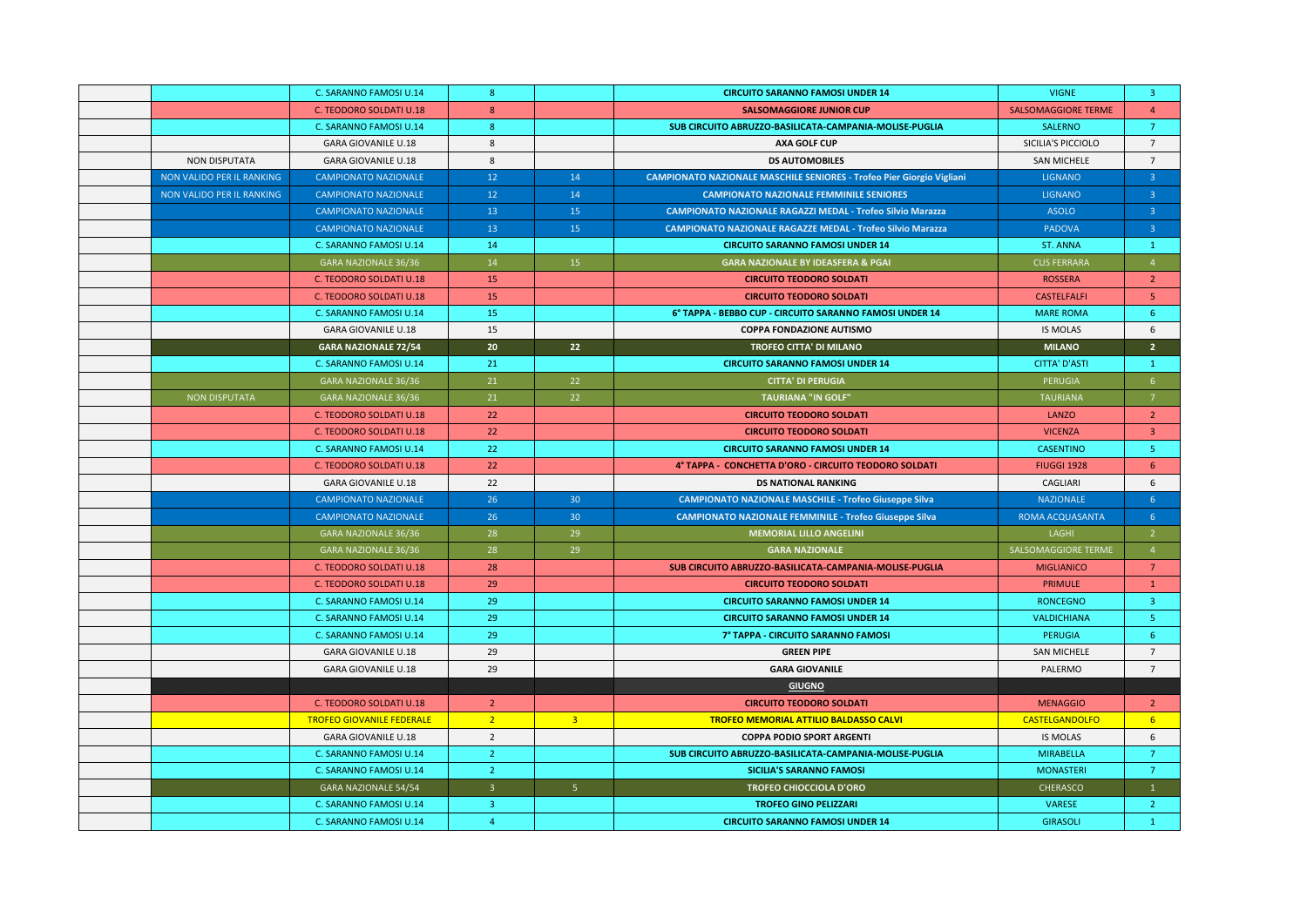|              | C. SARANNO FAMOSI U.14           | $\overline{4}$  |                | <b>TROFEO GINO PELIZZARI</b>                                        | <b>SAN VITO</b>            | $\overline{2}$  |
|--------------|----------------------------------|-----------------|----------------|---------------------------------------------------------------------|----------------------------|-----------------|
|              | C. SARANNO FAMOSI U.14           | $\overline{4}$  |                | <b>SALSOMAGGIORE JUNIOR CUP</b>                                     | <b>SALSOMAGGIORE TERME</b> | $\overline{4}$  |
|              | GARA NAZIONALE 36/36             | $\overline{4}$  | 5 <sub>5</sub> | <b>GARA NAZIONALE</b>                                               | SICILIA'S PICCIOLO         | $\overline{7}$  |
|              | <b>GARA GIOVANILE U.18</b>       | 5               |                | <b>TROFEO TRUDI</b>                                                 | <b>UDINE</b>               | $\overline{3}$  |
|              | <b>GARA GIOVANILE U.18</b>       | 5               |                | <b>GARA GIOVANILE</b>                                               | MONTEVEGLIO                | $\overline{4}$  |
|              | C. SARANNO FAMOSI U.14           | 5 <sub>1</sub>  |                | 8° TAPPA - CIRCUITO SARANNO FAMOSI UNDER 14                         | <b>OLGIATA</b>             | 6               |
|              | <b>GARA GIOVANILE U.18</b>       | 5               |                | <b>COPPA GREEN PASS</b>                                             | <b>IS MOLAS</b>            | 6               |
|              | C. TEODORO SOLDATI U.18          | 5 <sup>7</sup>  |                | <b>CIRCUITO TEODORO SOLDATI</b>                                     | <b>METAPONTO</b>           | $7\overline{ }$ |
|              | <b>CAMPIONATO NAZIONALE</b>      | 8 <sup>°</sup>  | 11             | <b>CAMPIONATO NAZIONALE FEMMINILE MEDAL - Trofeo Isa Goldschmid</b> | <b>MARGARA</b>             | $\mathbf{1}$    |
|              | C. TEODORO SOLDATI U.18          | 8               |                | <b>RIVIERA GOLF</b>                                                 | <b>RIVIERA GOLF</b>        | $\overline{4}$  |
|              | C. TEODORO SOLDATI U.18          | 9               |                | <b>CIRCUITO TEODORO SOLDATI</b>                                     | <b>RIMINI VERUCCHIO</b>    | $\overline{4}$  |
|              | C. TEODORO SOLDATI U.18          | 11              |                | <b>CIRCUITO TEODORO SOLDATI</b>                                     | <b>BOVES</b>               | $\mathbf{1}$    |
|              | C. SARANNO FAMOSI U.14           | 11              |                | <b>CIRCUITO SARANNO FAMOSI UNDER 14</b>                             | <b>CENTO</b>               | $\overline{4}$  |
|              | C. SARANNO FAMOSI U.14           | 11              |                | 9° TAPPA - CIRCUITO SARANNO FAMOSI UNDER 14                         | <b>MARINA VELKA</b>        | -6              |
|              | <b>GARA GIOVANILE U.18</b>       | 11              |                | <b>IS ARENAS JUNIOR CUP</b>                                         | <b>IS ARENAS</b>           | 6               |
| <b>NUOVA</b> | <b>GARA NAZIONALE 36/36</b>      | 11              | 12             | <b>GARA NAZIONALE CANTINE SAN MARZANO</b>                           | SALERNO                    | $\overline{7}$  |
|              | C. SARANNO FAMOSI U.14           | 12              |                | <b>CIRCUITO SARANNO FAMOSI UNDER 14</b>                             | <b>CORTINA</b>             | $\overline{3}$  |
|              | <b>GARA GIOVANILE U.18</b>       | 12              |                | <b>GARA GIOVANILE</b>                                               | <b>CORTINA</b>             | $\overline{3}$  |
|              | C. TEODORO SOLDATI U.18          | 12              |                | <b>CIRCUITO TEODORO SOLDATI</b>                                     | <b>CASTELL'ARQUATO</b>     | $\overline{4}$  |
| <b>NUOVA</b> | C. TEODORO SOLDATI U.18          | 13              |                | <b>CIRCUITO TEODORO SOLDATI</b>                                     | <b>MOLINETTO</b>           | $\overline{2}$  |
|              | C. TEODORO SOLDATI U.18          | 14              |                | <b>CIRCUITO TEODORO SOLDATI</b>                                     | <b>PAVONIERE</b>           | 5 <sub>o</sub>  |
|              | <b>GARA NAZIONALE 72/54</b>      | 15 <sub>1</sub> | 17             | TROFEO CAFFE' VERGNANO 1882                                         | <b>TORINO</b>              | $\mathbf{1}$    |
|              | C. TEODORO SOLDATI U.18          | 15              |                | <b>CIRCUITO TEODORO SOLDATI</b>                                     | <b>BIELLA BETULLE</b>      | $\mathbf{1}$    |
|              | <b>GARA GIOVANILE U.18</b>       | 15              |                | <b>GARA GIOVANILE</b>                                               | <b>FAENZA CICOGNE</b>      | $\overline{4}$  |
|              | C. TEODORO SOLDATI U.18          | 16              |                | <b>CIRCUITO TEODORO SOLDATI</b>                                     | <b>MULINO CERRIONE</b>     | $\mathbf{1}$    |
|              | C. TEODORO SOLDATI U.18          | 16              |                | <b>CIRCUITO TEODORO SOLDATI</b>                                     | <b>MONTECCHIA</b>          | $\overline{3}$  |
|              | <b>TROFEO GIOVANILE FEDERALE</b> | 16              | 17             | <b>TROFEO MEMORIAL PIETRINO MANCA</b>                               | <b>ROMA ACQUASANTA</b>     | 6               |
|              | GARA NAZIONALE 36/36             | 18              | 19             | <b>GARA NAZIONALE</b>                                               | <b>FRONDE</b>              | $\mathbf{1}$    |
|              | C. SARANNO FAMOSI U.14           | 18              |                | <b>CIRCUITO SARANNO FAMOSI UNDER 14</b>                             | <b>MONTECCHIA</b>          | $\overline{3}$  |
|              | <b>GARA GIOVANILE U.18</b>       | 18              |                | <b>GARA GIOVANILE</b>                                               | SAN DOMENICO EGNAZIA       | $\overline{7}$  |
| <b>NUOVA</b> | C. SARANNO FAMOSI U.14           | 18              |                | <b>SICILIA'S SARANNO FAMOSI</b>                                     | <b>SAN MICHELE</b>         | 7               |
|              | C. SARANNO FAMOSI U.14           | 19              |                | <b>SICILIA'S SARANNO FAMOSI</b>                                     | <b>TAURIANA</b>            | $\overline{7}$  |
| <b>NUOVA</b> | <b>GARA GIOVANILE U.18</b>       | 19              |                | <b>GARA GIOVANILE</b>                                               | <b>BARIALTO GOLF</b>       | $\overline{7}$  |
|              | C. TEODORO SOLDATI U.18          | 21              |                | <b>CIRCUITO TEODORO SOLDATI</b>                                     | <b>SALICE TERME</b>        | $\overline{2}$  |
|              | <b>TROFEO GIOVANILE FEDERALE</b> | 22              | 23             | <b>TROFEO MEMORIAL RENATO PIRAGINO</b>                              | <b>ROYAL PARK ROVERI</b>   | $\mathbf{1}$    |
|              | <b>GARA NAZIONALE 72/54</b>      | 22              | 24             | <b>GRAN PREMIO DI MONTICELLO ARGENTERIA GUANZIROLI</b>              | <b>MONTICELLO</b>          | 2 <sup>7</sup>  |
|              | C. TEODORO SOLDATI U.18          | 22              |                | <b>CIRCUITO TEODORO SOLDATI</b>                                     | <b>CARIMATE</b>            | $\overline{2}$  |
|              | C. SARANNO FAMOSI U.14           | 22              |                | <b>GARA GIOVANILE UNDER 14 BY IL GER.COM</b>                        | <b>DUCATO-LA ROCCA</b>     | $\overline{4}$  |
|              | <b>C. TEODORO SOLDATI U.18</b>   | 22              |                | <b>CIRCUITO TEODORO SOLDATI</b>                                     | <b>FIRENZE UGOLINO</b>     | 5               |
|              | <b>C. TEODORO SOLDATI U.18</b>   | 23              |                | <b>CIRCUITO TEODORO SOLDATI</b>                                     | <b>VILLA D'ESTE</b>        | $\overline{2}$  |
|              | <b>TROFEO GIOVANILE FEDERALE</b> | 23              | 24             | <b>TROFEO BY E.ON PAOLO TIRINI</b>                                  | <b>BOLOGNA</b>             | $\overline{4}$  |
|              | C. TEODORO SOLDATI U.18          | 23              |                | 7° TAPPA - VELA D'ORO JUNIOR                                        | <b>MARE ROMA</b>           | 6 <sup>1</sup>  |
|              | <b>GARA GIOVANILE U.18</b>       | 23              |                | <b>GARA GIOVANILE</b>                                               | SALERNO                    | $\overline{7}$  |
|              | C. TEODORO SOLDATI U.18          | 24              |                | <b>CIRCUITO TEODORO SOLDATI</b>                                     | <b>ROSSERA</b>             | $\overline{2}$  |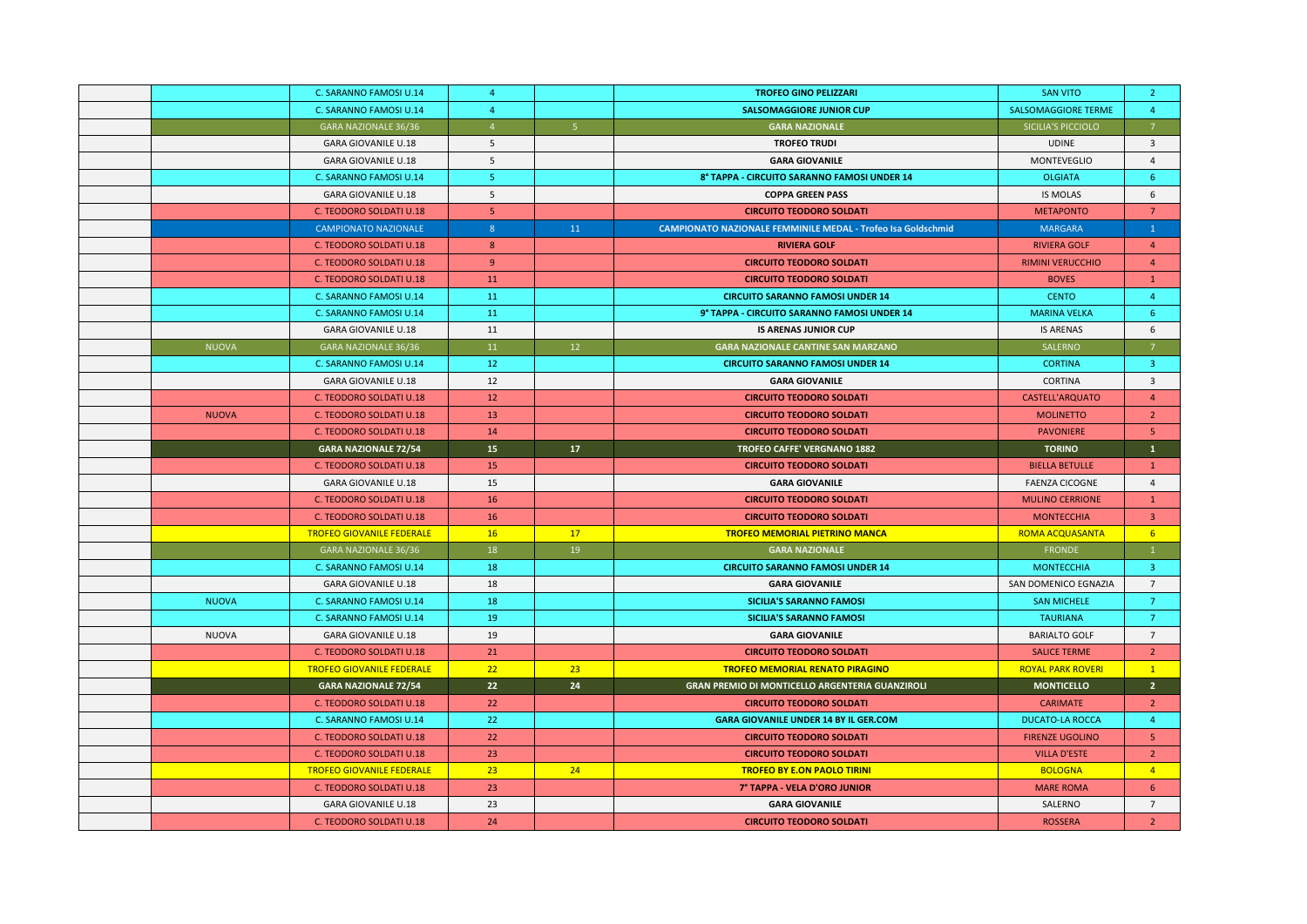|              | GARA NAZIONALE 54/54             | 24             | 26                      | <b>LVII GRAN PREMIO PADOVA</b>                                        | PADOVA                 | $\overline{3}$          |
|--------------|----------------------------------|----------------|-------------------------|-----------------------------------------------------------------------|------------------------|-------------------------|
|              | C. SARANNO FAMOSI U.14           | 24             |                         | <b>CIRCUITO SARANNO FAMOSI UNDER 14</b>                               | <b>VERONA</b>          | $\overline{3}$          |
|              | C. TEODORO SOLDATI U.18          | 24             |                         | SUB CIRCUITO ABRUZZO-BASILICATA-CAMPANIA-MOLISE-PUGLIA                | <b>BARIALTO GOLF</b>   | $7^{\circ}$             |
|              | C. SARANNO FAMOSI U.14           | 25             |                         | <b>CIRCUITO SARANNO FAMOSI UNDER 14</b>                               | <b>FRONDE</b>          | $\mathbf{1}$            |
|              | C. TEODORO SOLDATI U.18          | 25             |                         | <b>CASSA RURALE ALTOGARDA</b>                                         | <b>RENDENA</b>         | $\overline{\mathbf{3}}$ |
|              | <b>GARA NAZIONALE 36/36</b>      | 25             | 26                      | 50° COPPA CITTA' DI PISA                                              | <b>TIRRENIA</b>        | $\overline{5}$          |
|              | GARA NAZIONALE 36/36             | 25             | 26                      | <b>CONCA D'ORO</b>                                                    | <b>FIUGGI 1928</b>     | 6 <sup>1</sup>          |
|              | GARA NAZIONALE 36/36             | 25             | 26                      | <b>MEMORIAL SENATORE DEGENNARO</b>                                    | <b>BARIALTO GOLF</b>   | $\overline{7}$          |
|              | C. TEODORO SOLDATI U.18          | 26             |                         | <b>CIRCUITO TEODORO SOLDATI</b>                                       | <b>MONTEVEGLIO</b>     | $\overline{4}$          |
|              | <b>GARA GIOVANILE U.18</b>       | 26             |                         | <b>COPPA DEL PRESIDENTE</b>                                           | CAGLIARI               | 6                       |
|              | C. TEODORO SOLDATI U.18          | 27             |                         | <b>CIRCUITO TEODORO SOLDATI</b>                                       | <b>MARGHERITA</b>      | $\mathbf{1}$            |
|              | C. TEODORO SOLDATI U.18          | 27             |                         | <b>CIRCUITO TEODORO SOLDATI</b>                                       | <b>LIGNANO</b>         | $\overline{3}$          |
|              | <b>TROFEO GIOVANILE FEDERALE</b> | 28             | 29                      | <b>PGAI JUNIOR TROPHY</b>                                             | <b>MARGARA</b>         | $\mathbf{1}$            |
|              | C. SARANNO FAMOSI U.14           | 29             |                         | <b>TROFEO GINO PELIZZARI</b>                                          | <b>MONTICELLO</b>      | $\overline{2}$          |
|              | <b>GARA NAZIONALE 72/54</b>      | 29             | 1/07                    | LXXV TARGA D'ORO VILLA D'ESTE                                         | <b>VILLA D'ESTE</b>    | 2 <sup>1</sup>          |
|              | C. TEODORO SOLDATI U.18          | 29             |                         | <b>XXV PORTA DI DIANA</b>                                             | <b>PADOVA</b>          | $\overline{3}$          |
|              | <b>GARA GIOVANILE U.18</b>       | 29             |                         | <b>GARA GIOVANILE</b>                                                 | MIGLIANICO             | $7^{\circ}$             |
|              | C. TEODORO SOLDATI U.18          | 30             |                         | <b>CIRCUITO TEODORO SOLDATI</b>                                       | LECCO                  | $\overline{2}$          |
|              | C. SARANNO FAMOSI U.14           | 30             |                         | SUB CIRCUITO ABRUZZO-BASILICATA-CAMPANIA-MOLISE-PUGLIA                | <b>NAPOLI</b>          | $\overline{7}$          |
|              |                                  |                |                         | <b>LUGLIO</b>                                                         |                        |                         |
|              | C. TEODORO SOLDATI U.18          | $\mathbf{1}$   |                         | YOUTH TROPHY GUTSHOF BRANDIS                                          | <b>LANA</b>            | $\overline{3}$          |
|              | GARA NAZIONALE 36/36             | $\overline{2}$ | $\overline{\mathbf{3}}$ | <b>MEMORIAL GIORGIO BORDONI</b>                                       | FRANCIACORTA           | $\overline{2}$          |
|              | <b>CAMPIONATO NAZIONALE</b>      | $\overline{2}$ | $\overline{3}$          | <b>CAMPIONATO NAZIONALE MASCHILE BABY</b>                             | <b>ASIAGO</b>          | 3 <sup>2</sup>          |
|              | <b>CAMPIONATO NAZIONALE</b>      | $\overline{2}$ | $\overline{\mathbf{3}}$ | <b>CAMPIONATO NAZIONALE FEMMINILE BABY</b>                            | <b>ASIAGO</b>          | 3 <sup>°</sup>          |
|              | C. TEODORO SOLDATI U.18          | $\overline{2}$ |                         | SUB CIRCUITO ABRUZZO-BASILICATA-CAMPANIA-MOLISE-PUGLIA                | <b>MIRABELLA</b>       | $7^{\circ}$             |
| <b>NUOVA</b> | <b>GARA GIOVANILE U.18</b>       | $\overline{2}$ |                         | <b>GARA GIOVANILE</b>                                                 | PALERMO                | $\overline{7}$          |
| <b>NUOVA</b> | C. TEODORO SOLDATI U.18          | $\overline{3}$ |                         | <b>SUB CIRCUITO SICILIA CALABRIA</b>                                  | <b>SAN MICHELE</b>     | 7                       |
|              | <b>C. TEODORO SOLDATI U.18</b>   | $\overline{4}$ |                         | <b>CIRCUITO TEODORO SOLDATI</b>                                       | <b>ROVEDINE</b>        | $\overline{2}$          |
|              | <b>CAMPIONATO NAZIONALE</b>      | $\overline{4}$ | 8 <sup>°</sup>          | <b>CAMPIONATO NAZIONALE CADETTI - Trofeo Giovanni Alberto Agnelli</b> | <b>MODENA</b>          | $\overline{4}$          |
|              | <b>CAMPIONATO NAZIONALE</b>      | $\overline{4}$ | 8                       | <b>CAMPIONATO NAZIONALE CADETTE</b>                                   | <b>DUCATO-LA ROCCA</b> | $\overline{4}$          |
|              | GARA NAZIONALE 36/36             | 5 <sup>1</sup> | 6                       | <b>GARA NAZIONALE</b>                                                 | FONTI                  | $\overline{4}$          |
|              | GARA NAZIONALE 36/36             | 6 <sup>1</sup> | $\overline{7}$          | <b>GARA NAZIONALE</b>                                                 | <b>CERVINO</b>         | $\vert$ 1               |
|              | C. SARANNO FAMOSI U.14           | 6              |                         | <b>CIRCUITO SARANNO FAMOSI UNDER 14</b>                               | <b>FIRENZE UGOLINO</b> | -5.                     |
|              | C. TEODORO SOLDATI U.18          | $\overline{7}$ |                         | <b>CIRCUITO TEODORO SOLDATI</b>                                       | <b>TRIESTE</b>         | $\overline{3}$          |
|              | <b>GARA NAZIONALE 54/54</b>      | 8 <sup>°</sup> | 10                      | <b>TROFEO CITTA' DI TREVISO</b>                                       | VILLA CONDULMER        | $\overline{\mathbf{3}}$ |
|              | C. SARANNO FAMOSI U.14           | 8 <sup>°</sup> |                         | <b>SICILIA'S SARANNO FAMOSI</b>                                       | <b>SAN MICHELE</b>     | 7                       |
|              | GARA NAZIONALE 36/36             | 9              | 10                      | <b>GARA NAZIONALE</b>                                                 | <b>BOVES</b>           | $\mathbf{1}$            |
|              | C. SARANNO FAMOSI U.14           | 9 <sup>°</sup> |                         | <b>TROFEO GINO PELIZZARI</b>                                          | TORRAZZO-CREMONA       | $\overline{2}$          |
|              | C. TEODORO SOLDATI U.18          | 9 <sup>°</sup> |                         | 8° TAPPA                                                              | <b>TERRE CONSOLI</b>   | 6                       |
|              | C. TEODORO SOLDATI U.18          | 9              |                         | <b>SUB CIRCUITO SICILIA CALABRIA</b>                                  | <b>SAN MICHELE</b>     | $\overline{7}$          |
|              | <b>GARA GIOVANILE U.18</b>       | $\overline{9}$ |                         | <b>GARA GIOVANILE</b>                                                 | SALERNO                | $\overline{7}$          |
| <b>NUOVA</b> | <b>GARA GIOVANILE U.18</b>       | 10             |                         | <b>GARA GIOVANILE</b>                                                 | <b>VICENZA</b>         | $\overline{3}$          |
|              | <b>GARA GIOVANILE U.18</b>       | 10             |                         | <b>GARA GIOVANILE</b>                                                 | <b>MONTEVEGLIO</b>     | $\overline{4}$          |
|              | <b>GARA GIOVANILE U.18</b>       | 10             |                         | MEMORIAL ALDO VALTELLINA                                              | <b>IS MOLAS</b>        | 6                       |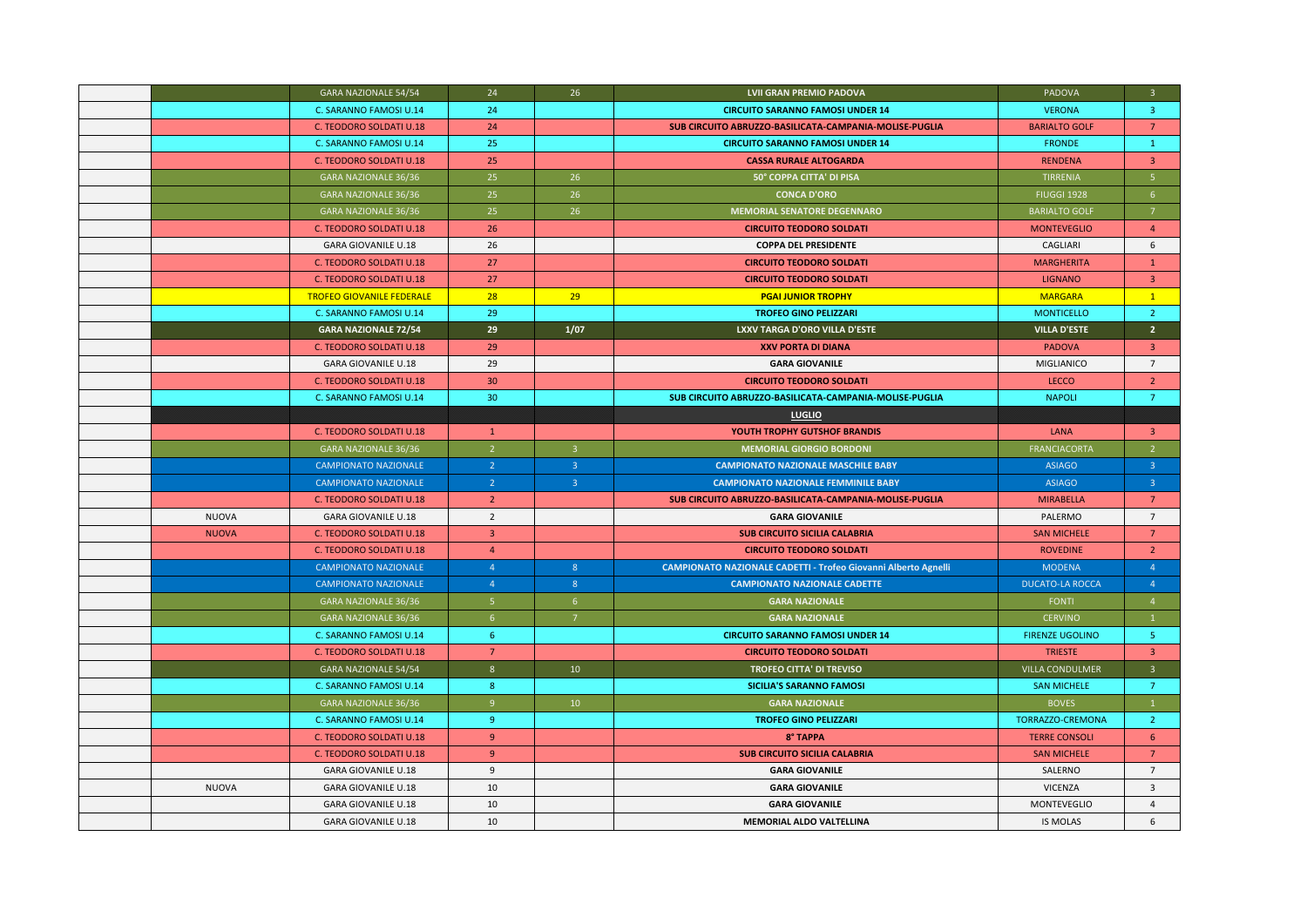|              | C. TEODORO SOLDATI U.18           | 10              |                | <b>CIRCUITO TEODORO SOLDATI</b>                                         | <b>TAURIANA</b>             | $\overline{7}$          |
|--------------|-----------------------------------|-----------------|----------------|-------------------------------------------------------------------------|-----------------------------|-------------------------|
|              | <b>CAMPIONATO NAZIONALE</b>       | 13              | 15             | <b>CAMPIONATO NAZIONALE PULCINI</b>                                     | <b>CERVINO</b>              | $\mathbf{1}$            |
|              | <b>CAMPIONATO NAZIONALE</b>       | 13 <sup>°</sup> | 15             | <b>CAMPIONATO NAZIONALE PULCINE</b>                                     | <b>CERVINO</b>              | $\mathbf{1}$            |
|              | C. TEODORO SOLDATI U.18           | 13              |                | <b>CIRCUITO TEODORO SOLDATI</b>                                         | <b>MONTICELLO</b>           | $\overline{2}$          |
|              | <b>GARA NAZIONALE 54/54</b>       | 14              | 16             | <b>GRAN PREMIO CASTELLO DI TOLCINASCO</b>                               | CASTELLO TOLCINASCO         | $\overline{2}$          |
|              | C. TEODORO SOLDATI U.18           | 14              |                | <b>KRONPLATZ YOUTH CUP</b>                                              | <b>PUSTERTAL</b>            | $\overline{\mathbf{3}}$ |
|              | C. SARANNO FAMOSI U.14            | 14              |                | SUB CIRCUITO ABRUZZO-BASILICATA-CAMPANIA-MOLISE-PUGLIA                  | SAN DOMENICO EGNAZIA        | $7^{\circ}$             |
|              | <b>C. TEODORO SOLDATI U.18</b>    | 15              |                | SUB CIRCUITO ABRUZZO-BASILICATA-CAMPANIA-MOLISE-PUGLIA                  | <b>SAN DOMENICO EGNAZIA</b> | $\overline{7}$          |
|              | <b>CAMPIONATO NAZIONALE</b>       | 16              | 17             | <b>CAMPIONATO NAZIONALE UNDER 14 A SQUADRE - Trofeo Giuseppe Sabini</b> | <b>CERVINO</b>              | $\mathbf{1}$            |
|              | <b>GARA NAZIONALE 36/36</b>       | 16              | 17             | <b>GARA NAZIONALE</b>                                                   | <b>DES ILES BORROMEES</b>   | $\mathbf{1}$            |
|              | <b>CAMP. REG./ FINALE DI ZONA</b> | 16              | 17             | <b>LOMBARDO A SQUADRE</b>                                               | <b>MONTICELLO</b>           | 2 <sup>1</sup>          |
|              | <b>GARA GIOVANILE U.18</b>        | 16              |                | <b>IS ARENAS JUNIOR CUP</b>                                             | <b>IS ARENAS</b>            | 6                       |
|              | <b>GARA GIOVANILE U.18</b>        | 16              |                | <b>ROTARY CUP</b>                                                       | PALERMO                     | $\overline{7}$          |
|              | <b>GARA GIOVANILE U.18</b>        | 17              |                | <b>FLOTT GOLF CHALLENGE</b>                                             | PALERMO                     | $7\overline{ }$         |
|              | <b>C. TEODORO SOLDATI U.18</b>    | 19              |                | <b>I MEMORIAL MARY PETROLINI JUNIORES</b>                               | <b>COURMAYEUR</b>           | $\mathbf{1}$            |
|              | <b>C. TEODORO SOLDATI U.18</b>    | 19              |                | <b>CIRCUITO TEODORO SOLDATI</b>                                         | <b>COLLI BERICI</b>         | $\overline{3}$          |
|              | <b>GARA NAZIONALE 54/54</b>       | 19              | 21             | XX TROFEO CITTA' DI LIGNANO SABBIADORO                                  | <b>LIGNANO</b>              | $\overline{3}$          |
|              | C. TEODORO SOLDATI U.18           | 19              |                | <b>CIRCUITO TEODORO SOLDATI</b>                                         | <b>FONTI</b>                | $\overline{4}$          |
|              | <b>GARA GIOVANILE U.18</b>        | 19              |                | <b>GARA GIOVANILE</b>                                                   | SALERNO                     | $\overline{7}$          |
|              | C. TEODORO SOLDATI U.18           | 20              |                | <b>GARA GIOVANILE DEL DUCATO BY ILGER.COM</b>                           | <b>DUCATO-LA ROCCA</b>      | $\overline{4}$          |
|              | <b>TROFEO GIOVANILE FEDERALE</b>  | 21              | 22             | <b>TROFEO MICHELE</b>                                                   | <b>MONTICELLO</b>           | 2 <sup>2</sup>          |
|              | C. SARANNO FAMOSI U.14            | 21              |                | <b>MEMORIAL LIVIO COVI</b>                                              | <b>DOLOMITI</b>             | $\overline{3}$          |
|              | <b>GARA GIOVANILE U.18</b>        | 21              |                | <b>MEMORIAL LIVIO COVI</b>                                              | <b>DOLOMITI</b>             | $\overline{3}$          |
|              | C. TEODORO SOLDATI U.18           | 21              |                | <b>XVI MEMORIAL F. REOLON</b>                                           | <b>TIRRENIA</b>             | 5 <sup>1</sup>          |
|              | <b>TROFEO GIOVANILE FEDERALE</b>  | 21              | 22             | <b>TROFEO GIOVANILE FEDERALE</b>                                        | <b>METAPONTO</b>            | $\overline{7}$          |
|              | <b>GARA NAZIONALE 54/54</b>       | 22              | 24             | TROFEO DELLA MONTECCHIA BY TECMA                                        | <b>MONTECCHIA</b>           | $\overline{3}$          |
|              | <b>GARA NAZIONALE 54/54</b>       | 22              | 24             | <b>DUCATO D'ORO</b>                                                     | <b>DUCATO-LA ROCCA</b>      | $\overline{4}$          |
|              | C. SARANNO FAMOSI U.14            | 23              |                | <b>CIRCUITO SARANNO FAMOSI UNDER 14</b>                                 | <b>RAPALLO</b>              | $\mathbf{1}$            |
|              | <b>GARA NAZIONALE 36/36</b>       | 23 <sup>°</sup> | 24             | <b>METAPONTO D'ORO</b>                                                  | METAPONTO                   | $\overline{7}$          |
|              | C. TEODORO SOLDATI U.18           | 24              |                | <b>CIRCUITO TEODORO SOLDATI</b>                                         | <b>ARENZANO PINETA</b>      | $\mathbf{1}$            |
|              | GARA NAZIONALE 36/36              | 26              | 27             | <b>CAMOSCIO D'ORO</b>                                                   | COURMAYEUR                  | $\mathbf{1}$            |
|              | <b>TROFEO GIOVANILE FEDERALE</b>  | 27              | 28             | <b>TROFEO ARZAGA</b>                                                    | <b>ARZAGA</b>               | 2 <sup>2</sup>          |
|              | C. SARANNO FAMOSI U.14            | 27              |                | <b>CIRCUITO SARANNO FAMOSI UNDER 14</b>                                 | <b>RIVIERA GOLF</b>         | 4                       |
|              | C. SARANNO FAMOSI U.14            | 28              |                | <b>CIRCUITO SARANNO FAMOSI UNDER 14</b>                                 | <b>GRADO</b>                | $\overline{\mathbf{3}}$ |
|              | <b>GARA GIOVANILE U.18</b>        | 28              |                | <b>GARA GIOVANILE</b>                                                   | <b>GRADO</b>                | $\overline{3}$          |
|              | GARA NAZIONALE 36/36              | 28              | 29             | MEMORIAL FONTANA MARIA RICORDINA BY GOOGOLF                             | <b>MODENA</b>               | $\overline{4}$          |
|              | <b>CAMPIONATO NAZIONALE</b>       | 28              | 31             | <b>CAMPIONATO NAZIONALE MASCHILE MEDAL - Trofeo Franco Bevione</b>      | <b>OLGIATA</b>              | -6                      |
|              | GARA NAZIONALE 36/36              | 30 <sub>2</sub> | 31             | <b>GARA NAZIONALE</b>                                                   | <b>CAVAGLIA'</b>            | $\mathbf{1}$            |
|              | <b>C. TEODORO SOLDATI U.18</b>    | 30 <sup>°</sup> |                | SUB CIRCUITO ABRUZZO-BASILICATA-CAMPANIA-MOLISE-PUGLIA                  | <b>MIGLIANICO</b>           | $7^{\circ}$             |
| <b>NUOVA</b> | <b>GARA GIOVANILE U.18</b>        | 30              |                | <b>GARA GIOVANILE</b>                                                   | MONASTERI                   | $\overline{7}$          |
|              | <b>GARA GIOVANILE U.18</b>        | 31              |                | <b>GARA GIOVANILE</b>                                                   | <b>BARIALTO GOLF</b>        | $\overline{7}$          |
|              |                                   |                 |                | <b>AGOSTO</b>                                                           |                             |                         |
|              | GARA NAZIONALE 36/36              | $\mathbf{1}$    | $\overline{2}$ | TROFEO CAFFE' VERGNANO AL COLLE                                         | <b>SESTRIERES</b>           | $\mathbf{1}$            |
|              | <b>TROFEO GIOVANILE FEDERALE</b>  | 2 <sup>7</sup>  | $\overline{3}$ | <b>XXIV TROFEO BOYS CHALLENGE LUCIO VISONA'</b>                         | <b>FOLGARIA</b>             | $\overline{3}$          |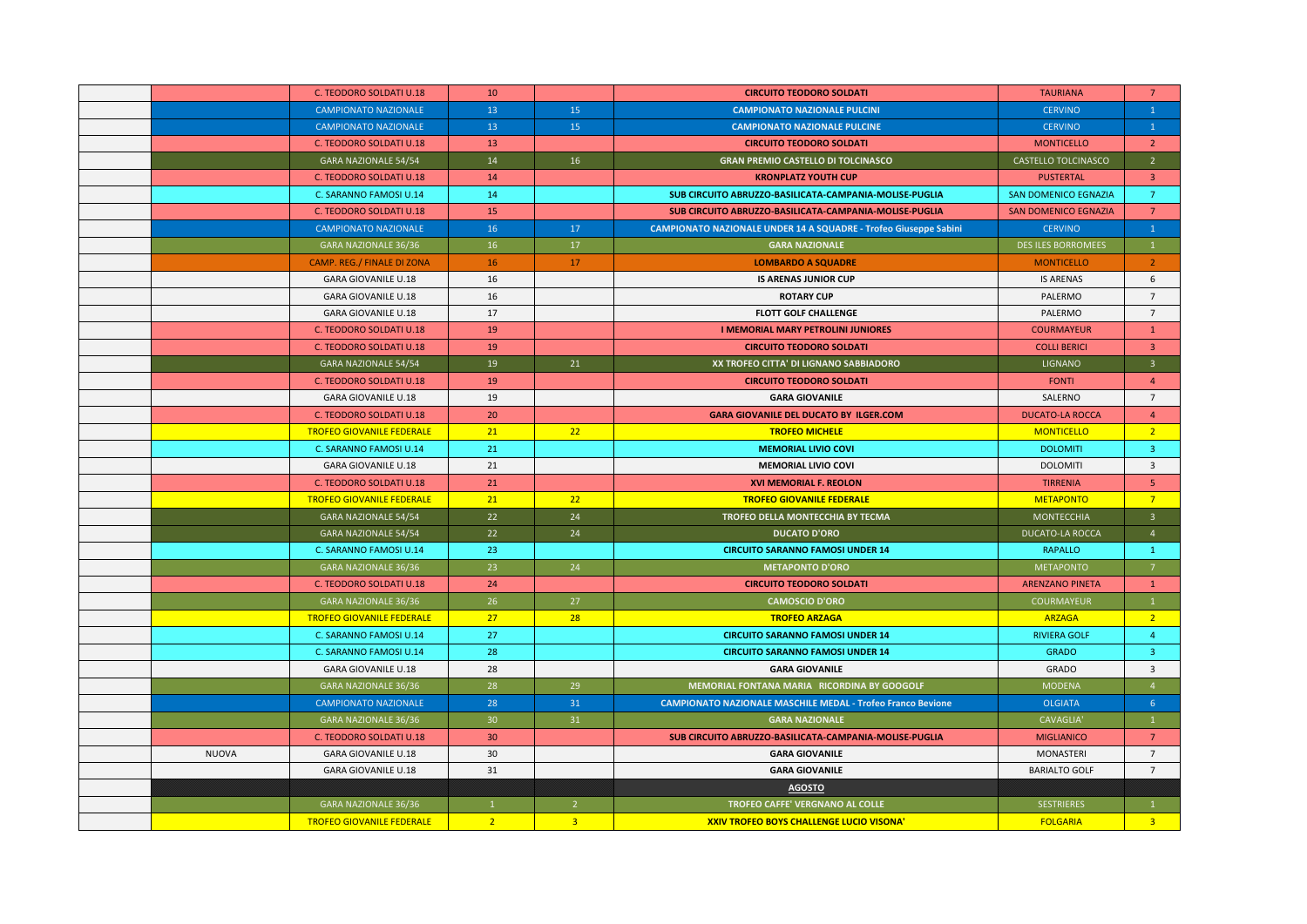| <b>GARA GIOVANILE U.18</b>         | $\overline{3}$          |                | <b>TROFEO MONTEROSA</b>                                                            | GRESSONEY                 | $\mathbf{1}$            |
|------------------------------------|-------------------------|----------------|------------------------------------------------------------------------------------|---------------------------|-------------------------|
| <b>GARA NAZIONALE 72/54</b>        | $\overline{\mathbf{3}}$ | 5 <sub>1</sub> | XXVI GRAN PREMIO CITTA' DI CERVIA                                                  | <b>CERVIA</b>             | $\overline{4}$          |
| C. TEODORO SOLDATI U.18            | $\overline{4}$          |                | <b>CIRCUITO TEODORO SOLDATI</b>                                                    | <b>AOSTA</b>              | $\mathbf{1}$            |
| <b>GARA GIOVANILE U.18</b>         | $\overline{4}$          |                | <b>GARA GIOVANILE</b>                                                              | SALERNO                   | $7^{\circ}$             |
| GARA NAZIONALE 36/36               | $6\overline{6}$         | $\overline{7}$ | <b>GARA DEL GOLF CLUB MIGLIANICO</b>                                               | MIGLIANICO                | $\overline{7}$          |
| <b>GARA GIOVANILE U.18</b>         | 8                       |                | <b>GOLF &amp; COUNTRY SUDTIROL CUP</b>                                             | CAREZZA                   | $\overline{\mathbf{3}}$ |
| C. SARANNO FAMOSI U.14             | $9^{\circ}$             |                | SUB CIRCUITO ABRUZZO-BASILICATA-CAMPANIA-MOLISE-PUGLIA                             | <b>METAPONTO</b>          | $7^{\circ}$             |
| GARA NAZIONALE 54/54               | 10                      | 12             | <b>GARA NAZIONALE</b>                                                              | MODENA                    | $\overline{4}$          |
| GARA NAZIONALE 54/54               | 12                      | 14             | <b>GARA NAZIONALE</b>                                                              | RAPALLO                   | $\overline{1}$          |
| <b>GARA GIOVANILE U.18</b>         | 13                      |                | <b>IS ARENAS JUNIOR CUP</b>                                                        | <b>IS ARENAS</b>          | 6                       |
| <b>GARA GIOVANILE U.18</b>         | 13                      |                | <b>PODIO SPORT</b>                                                                 | SAN DOMENICO EGNAZIA      | $\overline{7}$          |
| <b>GARA A REGOLAMENTO SPECIALE</b> | 18                      | 20             | <b>US KIDS VENICE OPEN</b>                                                         | <b>MONTECCHIA</b>         | $\overline{3}$          |
| <b>CAMP. REG./ FINALE DI ZONA</b>  | 20                      | 21             | TRENTINO ALTO ADIGE - FRIULI VENEZIA GIULIA INDIVIDUALE "Cristoforetti Challenge"  | <b>PASSIRIA MERANO</b>    | $\overline{3}$          |
| C. SARANNO FAMOSI U.14             | 20                      |                | SUB CIRCUITO ABRUZZO-BASILICATA-CAMPANIA-MOLISE-PUGLIA                             | <b>MIGLIANICO</b>         | $\overline{7}$          |
| <b>GARA GIOVANILE U.18</b>         | 21                      |                | <b>GARA GIOVANILE</b>                                                              | <b>METAPONTO</b>          | $\overline{7}$          |
| <b>GARA GIOVANILE U.18</b>         | 21                      |                | <b>DUBAY GOLF PLAYER</b>                                                           | MONASTERI                 | $\overline{7}$          |
| C. TEODORO SOLDATI U.18            | 23                      |                | <b>CIRCUITO TEODORO SOLDATI</b>                                                    | <b>FONTI</b>              | $\overline{4}$          |
| <b>CAMPIONATO NAZIONALE</b>        | 24                      | 26             | <b>CAMPIONATO NAZIONALE RAGAZZI A SQUADRE - Trofeo Emilio Pallavicino</b>          | <b>CASTELCONTURBIA</b>    | $\mathbf{1}$            |
| <b>CAMPIONATO NAZIONALE</b>        | 24                      | 26             | CAMPIONATO NAZIONALE RAGAZZE A SQUADRE - Trofeo Emilio Pallavicino                 | <b>BOGOGNO</b>            | $\mathbf{1}$            |
| <b>CAMPIONATO NAZIONALE</b>        | 24                      | 26             | <b>TORNEO NAZIONALE DI QUALIFICA RAGAZZI A SQUADRE</b>                             | <b>DES ILES BORROMEES</b> | $\mathbf{1}$            |
| <b>GARA GIOVANILE U.18</b>         | 25                      |                | <b>GARA GIOVANILE</b>                                                              | <b>NAPOLI</b>             | $7\overline{ }$         |
| C. TEODORO SOLDATI U.18            | 27                      |                | <b>TROFEO COLMAR</b>                                                               | <b>MADONNA CAMPIGLIO</b>  | $\overline{3}$          |
| <b>GARA GIOVANILE U.18</b>         | 27                      |                | <b>GARA GIOVANILE</b>                                                              | <b>METAPONTO</b>          | $\overline{7}$          |
| <b>GARA GIOVANILE U.18</b>         | 27                      |                | <b>MEMORIAL ANTONIO GUARNACCIA</b>                                                 | SICILIA'S PICCIOLO        | $7^{\circ}$             |
| C. SARANNO FAMOSI U.14             | 28                      |                | <b>CIRCUITO SARANNO FAMOSI UNDER 14</b>                                            | <b>CASTELCONTURBIA</b>    | $\mathbf{1}$            |
| C. SARANNO FAMOSI U.14             | 28                      |                | <b>CIRCUITO SARANNO FAMOSI UNDER 14</b>                                            | <b>MONTEVEGLIO</b>        | $\overline{4}$          |
| CAMP. REG./ FINALE DI ZONA         | 28                      | 29             | <b>LAZIO - UMBRIA A SQUADRE</b>                                                    | <b>PARCO MEDICI</b>       | 6                       |
| <b>GARA GIOVANILE U.18</b>         | 28                      |                | <b>GARA GIOVANILE</b>                                                              | <b>BARIALTO GOLF</b>      | $7\overline{ }$         |
| <b>GARA GIOVANILE U.18</b>         | 28                      |                | <b>MEMORIAL ANTONIO GUARNACCIA</b>                                                 | SICILIA'S PICCIOLO        | $7\overline{ }$         |
| C. TEODORO SOLDATI U.18            | 29                      |                | <b>CIRCUITO TEODORO SOLDATI</b>                                                    | <b>FRANCIACORTA</b>       | $\overline{2}$          |
| <b>TROFEO GIOVANILE FEDERALE</b>   | 30 <sub>2</sub>         | 31             | <b>TROFEO LE FONTI</b>                                                             | <b>FONTI</b>              | $\overline{4}$          |
| <b>CAMPIONATO INTERNAZIONALE</b>   | 31                      | 2/09           | <b>CAMPIONATO INTERNAZIONALE D'ITALIA MASCHILE UNDER 16-Trofeo Teodoro Soldati</b> | <b>BIELLA BETULLE</b>     | $\mathbf{1}$            |
| C. TEODORO SOLDATI U.18            | 31                      |                | <b>CIRCUITO TEODORO SOLDATI</b>                                                    | <b>VARESE</b>             | <sup>2</sup>            |
| <b>GARA NAZIONALE 54/54</b>        | 31                      | 2/09           | <b>TROFEO AMALGA</b>                                                               | PINETINA                  | $\overline{2}$          |
| C. TEODORO SOLDATI U.18            | 31                      |                | <b>IL CASTELLO D'ORO</b>                                                           | <b>PORDENONE</b>          | $\overline{3}$          |
| <b>CAMPIONATO INTERNAZIONALE</b>   | 31                      | 2/09           | <b>CAMPIONATO INTERNAZIONALE D'ITALIA FEMMINILE UNDER 18</b>                       | <b>VILLA CONDULMER</b>    | 3 <sup>°</sup>          |
|                                    |                         |                | <b>SETTEMBRE</b>                                                                   |                           |                         |
| C. TEODORO SOLDATI U.18            | $\mathbf{1}$            |                | <b>CIRCUITO TEODORO SOLDATI</b>                                                    | <b>CHERASCO</b>           | $\mathbf{1}$            |
| C. SARANNO FAMOSI U.14             | $\mathbf{1}$            |                | <b>CIRCUITO SARANNO FAMOSI UNDER 14</b>                                            | <b>REGGIO EMILIA</b>      | $\overline{4}$          |
| C. SARANNO FAMOSI U.14             | $\mathbf{1}$            |                | 10° TAPPA - CIRCUITO SARANNO FAMOSI UNDER 14                                       | <b>ARCHI CLAUDIO</b>      | -6                      |
| <b>TROFEO GIOVANILE FEDERALE</b>   | 2 <sup>7</sup>          | $\overline{3}$ | <b>TROFEO GIANLUCA</b>                                                             | <b>TORINO</b>             | $\mathbf{1}$            |
| C. SARANNO FAMOSI U.14             | $\overline{2}$          |                | <b>CIRCUITO SARANNO FAMOSI UNDER 14</b>                                            | <b>ASOLO</b>              | $\overline{3}$          |
| <b>GARA NAZIONALE 36/36</b>        | 2 <sup>1</sup>          | $\overline{3}$ | XV FIORINO D'ORO 2022                                                              | POGGIO MEDICI             | $\overline{5}$          |
| C. SARANNO FAMOSI U.14             | $\overline{3}$          |                | <b>CIRCUITO SARANNO FAMOSI UNDER 14</b>                                            | <b>SESTRIERES</b>         | $\mathbf{1}$            |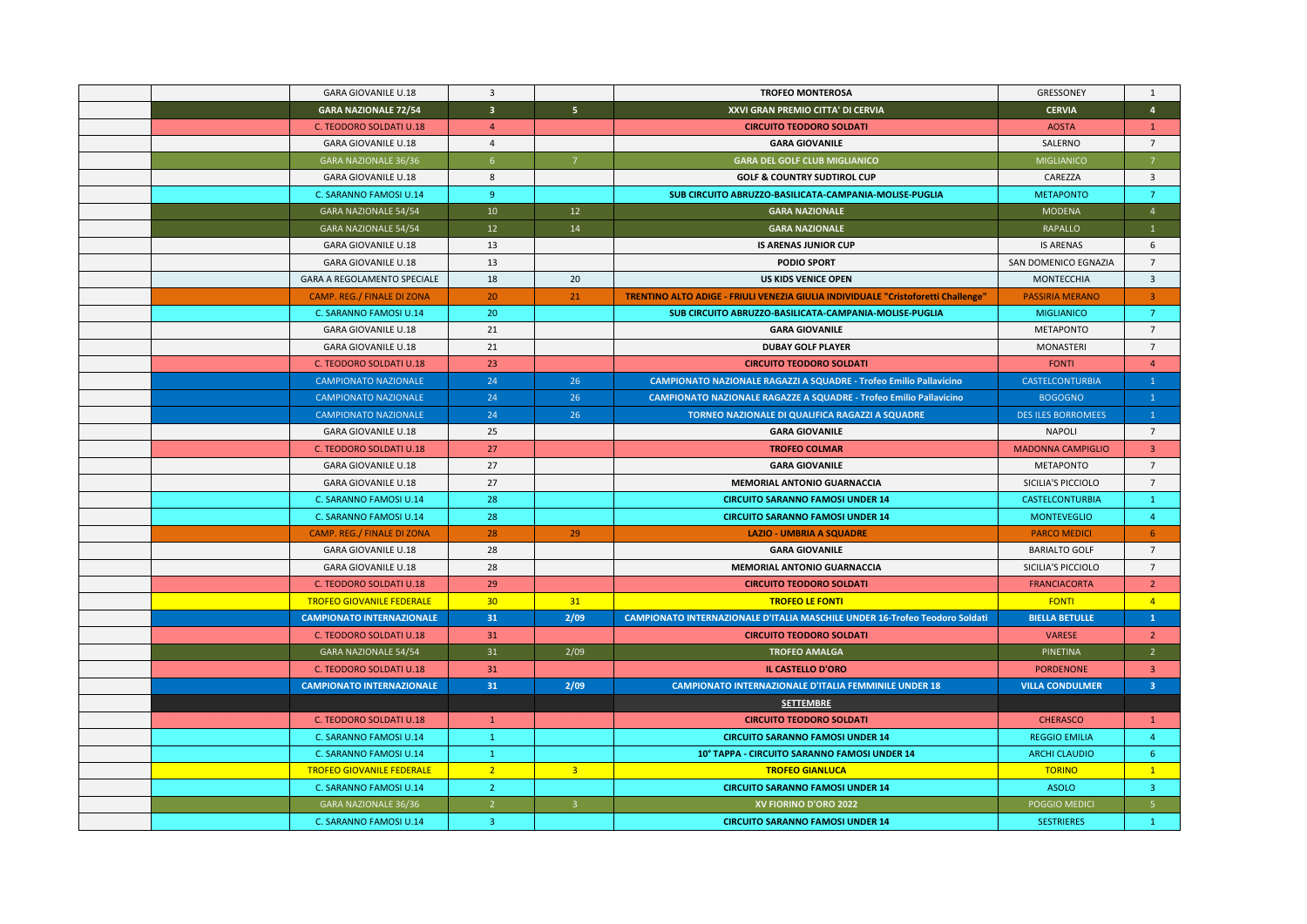| GARA NAZIONALE 36/36               | $\overline{3}$ | $\overline{4}$  | LIX TROFEO VECCHIO GRANDOLA                                        | <b>MENAGGIO</b>           | $\overline{2}$  |
|------------------------------------|----------------|-----------------|--------------------------------------------------------------------|---------------------------|-----------------|
| C. TEODORO SOLDATI U.18            | $\overline{3}$ |                 | <b>CIRCUITO TEODORO SOLDATI</b>                                    | <b>MODENA</b>             | $\overline{4}$  |
| C. SARANNO FAMOSI U.14             | $\overline{3}$ |                 | SUB CIRCUITO ABRUZZO-BASILICATA-CAMPANIA-MOLISE-PUGLIA             | <b>MIGLIANICO</b>         | $7^{\circ}$     |
| C. SARANNO FAMOSI U.14             | $\overline{3}$ |                 | <b>SICILIA'S SARANNO FAMOSI</b>                                    | PALERMO                   | $\overline{7}$  |
| C. TEODORO SOLDATI U.18            | $\overline{4}$ |                 | <b>CIRCUITO TEODORO SOLDATI</b>                                    | <b>GREEN CLUB</b>         | $\overline{2}$  |
| C. TEODORO SOLDATI U.18            | $\overline{4}$ |                 | <b>CIRCUITO TEODORO SOLDATI</b>                                    | <b>VIGNE</b>              | $\overline{3}$  |
| C. SARANNO FAMOSI U.14             | $\overline{4}$ |                 | <b>CIRCUITO SARANNO FAMOSI UNDER 14</b>                            | <b>CA' LAURA</b>          | $\overline{4}$  |
| C. TEODORO SOLDATI U.18            | $\overline{4}$ |                 | 9° TAPPA - COPPA OLIMPIA - CIRCUITO TEODORO SOLDATI                | <b>PARCO ROMA</b>         | 6               |
| <b>GARA GIOVANILE U.18</b>         | $\overline{4}$ |                 | <b>AXA GOLF CUP</b>                                                | <b>METAPONTO</b>          | $7^{\circ}$     |
| C. TEODORO SOLDATI U.18            | $\overline{4}$ |                 | <b>SUB CIRCUITO SICILIA - CALABRIA</b>                             | <b>PALERMO</b>            | 7               |
| C. TEODORO SOLDATI U.18            | 6              |                 | <b>CIRCUITO TEODORO SOLDATI</b>                                    | <b>BERGAMO ALBENZA</b>    | $\overline{2}$  |
| <b>CAMPIONATO NAZIONALE</b>        | 6              | 10              | <b>CAMPIONATO NAZIONALE MASCHILE A SQUADRE</b>                     | <b>NAZIONALE</b>          | 6               |
| <b>CAMPIONATO NAZIONALE</b>        | 6 <sup>1</sup> | 10 <sup>°</sup> | <b>CAMPIONATO NAZIONALE FEMMINILE A SQUADRE</b>                    | <b>TERRE DEI CONSOLI</b>  | 6 <sup>1</sup>  |
| C. SARANNO FAMOSI U.14             | $7^{\circ}$    |                 | <b>CIRCUITO SARANNO FAMOSI UNDER 14</b>                            | <b>TORINO</b>             | $\mathbf{1}$    |
| C. TEODORO SOLDATI U.18            | 7 <sup>7</sup> |                 | <b>CIRCUITO TEODORO SOLDATI</b>                                    | <b>MILANO</b>             | $\overline{2}$  |
| C. TEODORO SOLDATI U.18            | $7^{\circ}$    |                 | <b>CIRCUITO TEODORO SOLDATI</b>                                    | <b>CONERO</b>             | $\overline{4}$  |
| <b>CAMPIONATO NAZIONALE</b>        | 8              | 10 <sup>°</sup> | TORNEO NAZIONALE DI QUALIFICA MASCHILE A SQUADRE                   | VARESE                    | $\overline{2}$  |
| <b>GARA GIOVANILE U.18</b>         | 8              |                 | <b>GARA GIOVANILE</b>                                              | CANSIGLIO                 | $\overline{3}$  |
| C. SARANNO FAMOSI U.14             | 8 <sup>°</sup> |                 | <b>CIRCUITO SARANNO FAMOSI UNDER 14</b>                            | <b>TORRENOVA</b>          | $\overline{4}$  |
| <b>CAMPIONATO NAZIONALE</b>        | 8 <sup>°</sup> | 10 <sup>°</sup> | TORNEO NAZIONALE DI QUALIFICA FEMMINILE A SQUADRE                  | <b>FIRENZE UGOLINO</b>    | 5 <sup>°</sup>  |
| <b>CAMPIONATO NAZIONALE</b>        | 9 <sup>°</sup> | 10 <sup>°</sup> | TORNEO NAZIONALE DI SELEZIONE MASCHILE A SQUADRE                   | LECCO                     | 2 <sup>7</sup>  |
| C. SARANNO FAMOSI U.14             | -9             |                 | <b>TROFEO GINO PELIZZARI</b>                                       | <b>ROSSERA</b>            | $\overline{2}$  |
| GARA NAZIONALE 36/36               | 9 <sup>°</sup> | 10              | <b>GARA NAZIONALE</b>                                              | CANSIGLIO                 | $\overline{3}$  |
| C. SARANNO FAMOSI U.14             | -9             |                 | <b>CIRCUITO SARANNO FAMOSI UNDER 14</b>                            | <b>LIVORNO</b>            | -5              |
| C. SARANNO FAMOSI U.14             | -9             |                 | 11° TAPPA - CIRCUITO SARANNO FAMOSI UNDER 14                       | <b>OLGIATA</b>            | -6              |
| C. TEODORO SOLDATI U.18            | 10             |                 | <b>CIRCUITO TEODORO SOLDATI</b>                                    | <b>VERBANIA</b>           | $\mathbf{1}$    |
| <b>GARA GIOVANILE U.18</b>         | 10             |                 | <b>IS ARENAS JUNIOR CUP</b>                                        | <b>IS ARENAS</b>          | 6               |
| C. SARANNO FAMOSI U.14             | 10             |                 | <b>SICILIA'S SARANNO FAMOSI</b>                                    | SICILIA'S PICCIOLO        | $7\overline{ }$ |
| C. SARANNO FAMOSI U.14             | 11             |                 | <b>CIRCUITO SARANNO FAMOSI UNDER 14</b>                            | <b>COURMAYEUR</b>         | $\mathbf{1}$    |
| <b>GARA GIOVANILE U.18</b>         | 11             |                 | <b>GARA GIOVANILE</b>                                              | <b>VICENZA</b>            | $\overline{3}$  |
| <b>GARA GIOVANILE U.18</b>         | 11             |                 | <b>GUIDA GOLF 4° PROVA</b>                                         | <b>IS MOLAS</b>           | 6               |
| <b>GARA GIOVANILE U.18</b>         | 11             |                 | III TAPPA CIRCUITO CAPOSPERONE RESORT                              | <b>TAURIANA</b>           | $\overline{7}$  |
| C. TEODORO SOLDATI U.18            | 11             |                 | SUB CIRCUITO ABRUZZO-BASILICATA-CAMPANIA-MOLISE-PUGLIA             | <b>SAN DONATO</b>         | $7\overline{ }$ |
| C. TEODORO SOLDATI U.18            | 11             |                 | <b>SUB CIRCUITO SICILIA - CALABRIA</b>                             | <b>SICILIA'S PICCIOLO</b> | $\overline{7}$  |
| C. TEODORO SOLDATI U.18            | 12             |                 | <b>CIRCUITO TEODORO SOLDATI</b>                                    | <b>POGGIO MEDICI</b>      | 5               |
| GARA NAZIONALE 36/36               | $17\,$         | 18              | <b>GARA NAZIONALE</b>                                              | <b>VERDURA</b>            | $\overline{7}$  |
| <b>GARA GIOVANILE U.18</b>         | 18             |                 | <b>TROFEO FEVA</b>                                                 | CASTELL'ARQUATO           | $\overline{4}$  |
| C. TEODORO SOLDATI U.18            | 18             |                 | 10° TAPPA - JUNIOR TROPHY - CIRCUITO TEODORO SOLDATI               | <b>FIORANELLO</b>         | 6               |
| C. SARANNO FAMOSI U.14             | 18             |                 | SUB CIRCUITO ABRUZZO-BASILICATA-CAMPANIA-MOLISE-PUGLIA             | <b>BARIALTO GOLF</b>      | $\overline{7}$  |
| <b>GARA A REGOLAMENTO SPECIALE</b> | 23             | 25              | TROFEO CITTA' DI PIACENZA - THE 2nd AYSC SERVICE OPEN CHAMPIONSHIP | CROARA                    | $\overline{4}$  |
| GARA NAZIONALE 36/36               | 23             | 24              | <b>TROFEO CASTELGANDOLFO</b>                                       | CASTELGANDOLFO            | 6 <sup>1</sup>  |
| <b>GARA NAZIONALE 36/36</b>        | 24             | 25              | <b>GARA NAZIONALE</b>                                              | ST. ANNA                  | 1               |
| GARA NAZIONALE 36/36               | 24             | 25              | <b>COPPA CITTA' DI VIGEVANO</b>                                    | <b>VIGEVANO</b>           | $\overline{2}$  |
| <b>GARA NAZIONALE 36/36</b>        | 24             | 25              | <b>MEMORIAL PROF. LUCA LAZZERONI</b>                               | <b>TOSCANA</b>            | -5.             |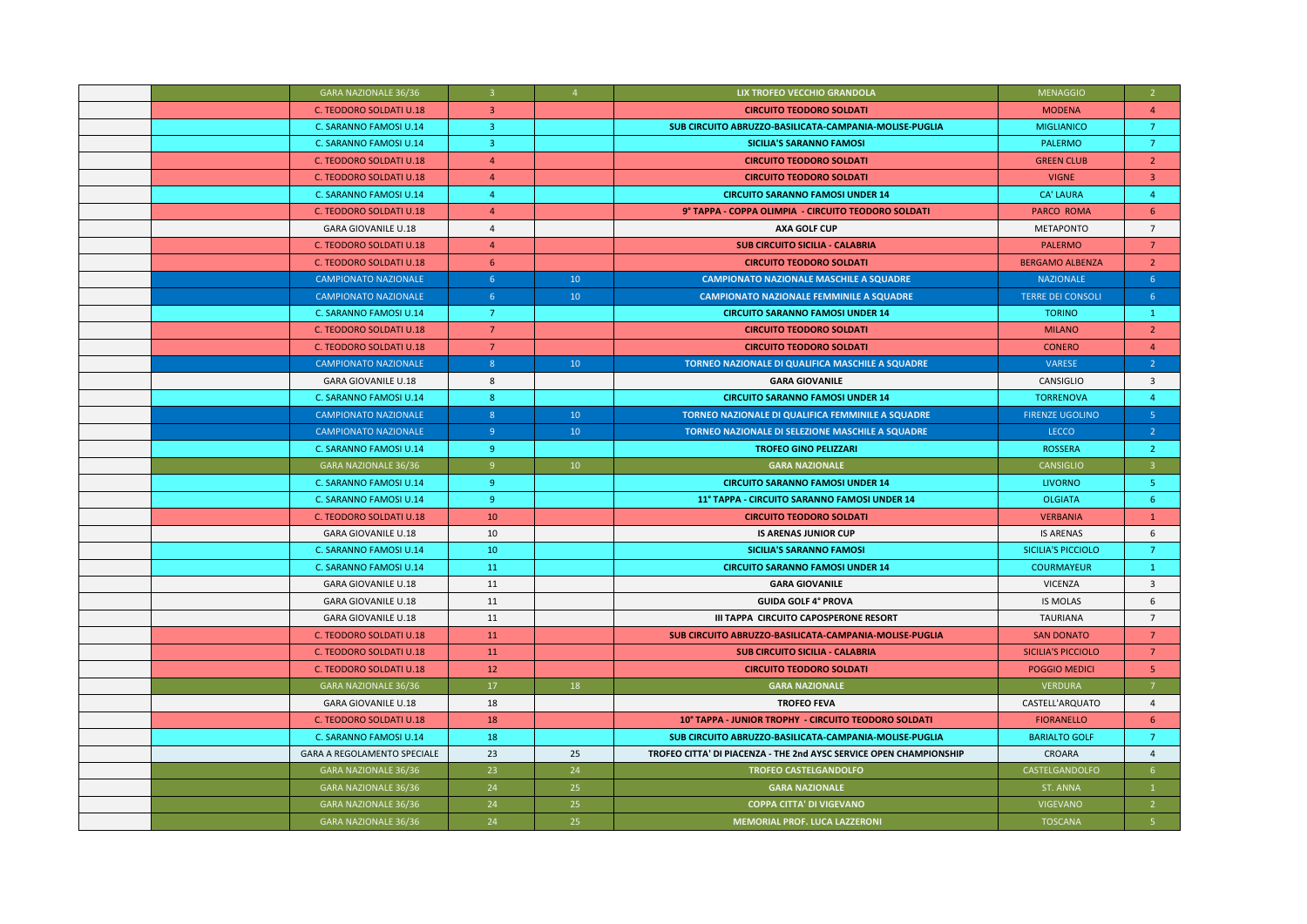|                           | <b>GARA NAZIONALE 36/36</b> | 24             | 25             | <b>BARIALTO CLASSIC</b>                                                      | <b>BARIALTO GOLF</b>       | $\overline{7}$ |
|---------------------------|-----------------------------|----------------|----------------|------------------------------------------------------------------------------|----------------------------|----------------|
|                           | <b>GARA NAZIONALE 72/54</b> | 29             | 2/10           | <b>TROFEO GLAUCO LOLLI GHETTI</b>                                            | <b>MARGARA</b>             | 1              |
|                           |                             |                |                | <b>OTTOBRE</b>                                                               |                            |                |
|                           | C. SARANNO FAMOSI U.14      | $\mathbf{1}$   |                | <b>CIRCUITO SARANNO FAMOSI UNDER 14 - FINALE</b>                             | <b>CAVAGLIA'</b>           |                |
|                           | <b>GARA NAZIONALE 36/36</b> |                | $\overline{2}$ | <b>I TROFEO VILLAVERDE</b>                                                   | <b>UDINE</b>               | $\overline{3}$ |
|                           | <b>GARA NAZIONALE 36/36</b> |                | $\overline{2}$ | IL LUPO D'ORO by BIRINDELLI AUTO S.R.L.Concessionaria BMW e MINI             | <b>MONTELUPO</b>           | 5 <sup>1</sup> |
|                           | <b>GARA GIOVANILE U.18</b>  | $\mathbf{1}$   |                | <b>COPPA DI SCOZIA</b>                                                       | <b>MONASTERI</b>           | $\overline{7}$ |
|                           | C. SARANNO FAMOSI U.14      | 2 <sup>1</sup> |                | <b>TROFEO GINO PELIZZARI</b>                                                 | <b>CAMPODOGLIO</b>         | 2 <sup>1</sup> |
|                           | <b>GARA GIOVANILE U.18</b>  | $\overline{2}$ |                | <b>GARA GIOVANILE</b>                                                        | <b>VILLA CONDULMER</b>     | $\overline{3}$ |
|                           | <b>GARA GIOVANILE U.18</b>  | $\overline{2}$ |                | <b>GARA GIOVANILE</b>                                                        | <b>MONTEVEGLIO</b>         | $\overline{4}$ |
|                           | C. SARANNO FAMOSI U.14      | $\overline{2}$ |                | 12° TAPPA - CIRCUITO SARANNO FAMOSI UNDER 14                                 | <b>LAMBORGHINI</b>         | 6              |
|                           | <b>GARA GIOVANILE U.18</b>  | $\overline{2}$ |                | <b>IS MOLAS RESORT</b>                                                       | <b>IS MOLAS</b>            | 6              |
|                           | <b>GARA GIOVANILE U.18</b>  | $\overline{2}$ |                | <b>GARA GIOVANILE</b>                                                        | SALERNO                    | $\overline{7}$ |
|                           | <b>GARA GIOVANILE U.18</b>  | $\overline{2}$ |                | <b>IV TORNEO FINECO BANK</b>                                                 | <b>TAURIANA</b>            | $\overline{7}$ |
|                           | <b>GARA GIOVANILE U.18</b>  | $\overline{2}$ |                | <b>GARA GIOVANILE</b>                                                        | SICILIA'S PICCIOLO         | $\overline{7}$ |
|                           | <b>GARA GIOVANILE U.18</b>  | $\overline{2}$ |                | <b>GARA GIOVANILE</b>                                                        | MIGLIANICO                 | $\overline{7}$ |
| NON VALIDO PER IL RANKING | <b>CAMPIONATO NAZIONALE</b> | 7 <sup>1</sup> | $\overline{9}$ | <b>CAMPIONATO NAZIONALE MASCHILE MID-AMATEUR - Trofeo Mario Camicia</b>      | <b>CASTELLO TOLCINASCO</b> | 2 <sup>7</sup> |
| NON VALIDO PER IL RANKING | <b>CAMPIONATO NAZIONALE</b> | 7 <sup>7</sup> | $\overline{9}$ | <b>CAMPIONATO NAZIONALE FEMMINILE MID-AMATEUR - Trofeo Maria Pia Gennaro</b> | <b>CASTELLO TOLCINASCO</b> | 2 <sup>7</sup> |
|                           | <b>GARA NAZIONALE 54/54</b> | $\overline{7}$ | 9              | <b>COPPA DEL CASTELLO</b>                                                    | PARCO ROMA                 | 6              |
|                           | <b>GARA NAZIONALE 36/36</b> | 8 <sup>1</sup> | 9              | <b>TROFEO NAZIONALE DEL GAVI</b>                                             | <b>COLLINE GAVI</b>        |                |
|                           | C. SARANNO FAMOSI U.14      | 8              |                | <b>CIRCUITO SARANNO FAMOSI UNDER 14 - FINALE</b>                             | SICILIA'S PICCIOLO         | $\overline{7}$ |
|                           | C. TEODORO SOLDATI U.18     | 9              |                | <b>CIRCUITO TEODORO SOLDATI</b>                                              | <b>COLLI BERGAMO</b>       | $\overline{2}$ |
|                           | <b>GARA GIOVANILE U.18</b>  | 9              |                | <b>GARA GIOVANILE</b>                                                        | <b>TRIESTE</b>             | $\overline{3}$ |
|                           | C. SARANNO FAMOSI U.14      | 9              |                | <b>CIRCUITO SARANNO FAMOSI UNDER 14 - FINALE</b>                             | <b>MODENA</b>              |                |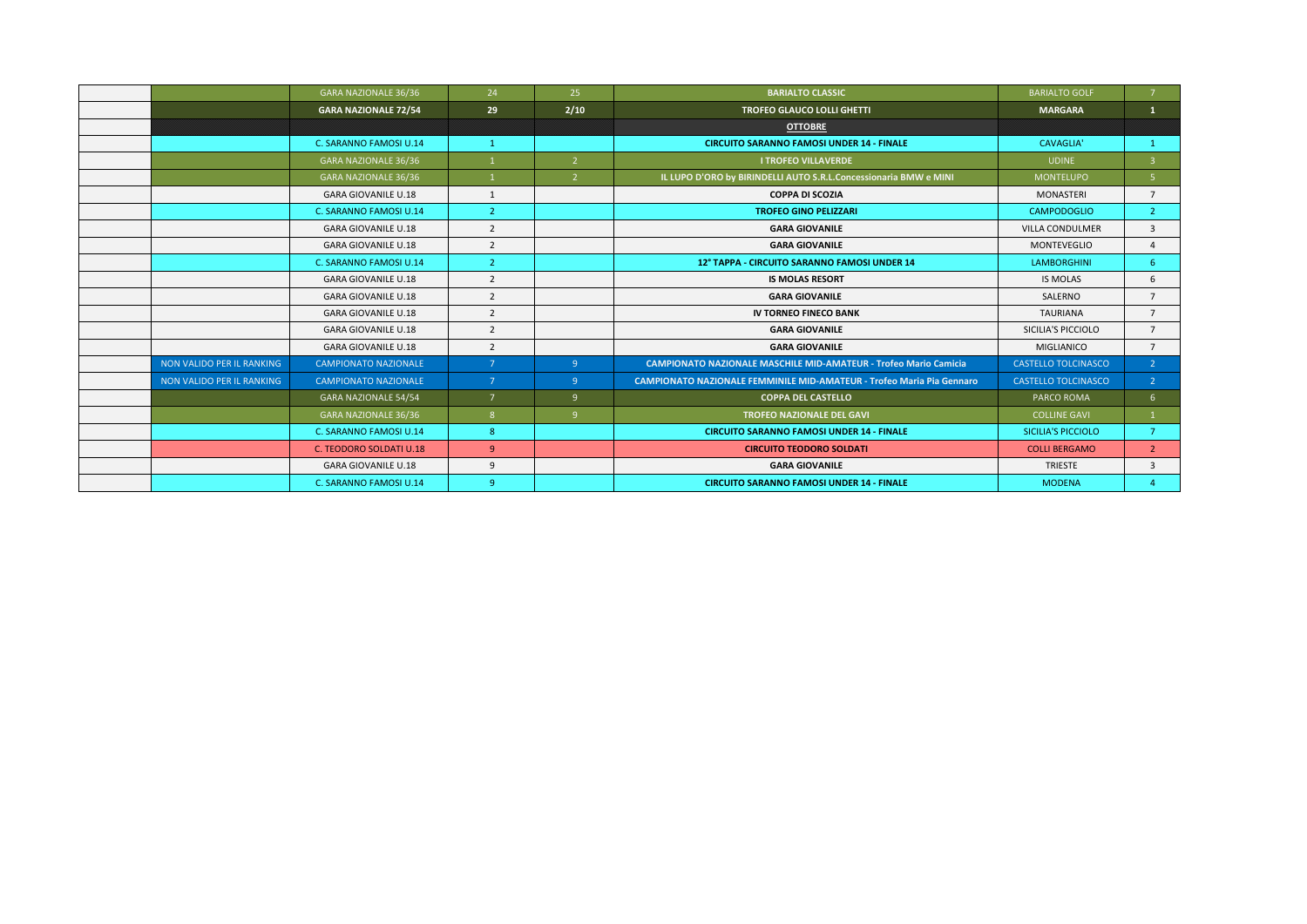|              | C. SARANNO FAMOSI U.14                                                 | -9              |                 | <b>CIRCUITO SARANNO FAMOSI UNDER 14 - FINALE</b>                                   | <b>MONTELUPO</b>                   | -5                               |
|--------------|------------------------------------------------------------------------|-----------------|-----------------|------------------------------------------------------------------------------------|------------------------------------|----------------------------------|
|              | C. TEODORO SOLDATI U.18                                                | 9 <sup>°</sup>  |                 | <b>CIRCUITO TEODORO SOLDATI - FINALE</b>                                           | <b>SICILIA'S PICCIOLO</b>          | $7^{\circ}$                      |
|              | <b>CAMPIONATO NAZIONALE</b>                                            | 13              | 16              | <b>CAMPIONATO NAZIONALE MASCHILE FOURSOMES - Trofeo Edoardo Bergamo</b>            | <b>AMBROSIANO</b>                  | $\overline{2}$                   |
|              | <b>CAMPIONATO NAZIONALE</b>                                            | 13              | 16              | <b>CAMPIONATO NAZIONALE FEMMINILE FOURSOMES - Trofeo Rosanna Bergamo Puricelli</b> | AMBROSIANO                         | $\sqrt{2}$                       |
|              | <b>CAMP. REG./ FINALE DI ZONA</b>                                      | 15              | 16              | <b>FINALE ATTIVITA' GIOVANILE ZONA 1</b>                                           | <b>GARLENDA</b>                    | $\mathbf{1}$                     |
|              |                                                                        |                 |                 |                                                                                    |                                    |                                  |
|              | C. SARANNO FAMOSI U.14                                                 | 15              |                 | <b>CIRCUITO SARANNO FAMOSI UNDER 14 - FINALE</b>                                   | <b>GREEN CLUB</b>                  | $\overline{2}$                   |
|              | GARA NAZIONALE 36/36                                                   | 15              | 16              | <b>CONCA D'ORO</b>                                                                 | <b>RIVIERA GOLF</b>                | $\overline{4}$                   |
|              | <b>GARA NAZIONALE 36/36</b>                                            | 15              | 16              | V GRAN PREMIO DELLA MAREMMA                                                        | <b>PUNTA ALA</b>                   | 5 <sup>1</sup>                   |
|              | <b>GARA NAZIONALE 36/36</b>                                            | 15              | 16              | <b>COPPA DEL GRIFO</b>                                                             | PERUGIA                            | 6 <sup>1</sup>                   |
|              | GARA A REGOLAMENTO SPECIALE                                            | 15              | 16              | <b>ROME CLASSIC</b>                                                                | <b>TERRE CONSOLI</b>               | 6                                |
|              | <b>CAMP. REG./ FINALE DI ZONA</b>                                      | 15              | 16              | <b>SARDEGNA INDIVIDUALE</b>                                                        | <b>PEVERO</b>                      | 6                                |
|              | GARA NAZIONALE 36/36                                                   | 15              | 16              | <b>GARA NAZIONALE</b>                                                              | SALERNO                            | 7 <sup>7</sup>                   |
|              | C. TEODORO SOLDATI U.18                                                | 16              |                 | <b>CHALLENGE VISONA'</b>                                                           | <b>VERONA</b>                      | 3 <sup>°</sup>                   |
|              | <b>GARA GIOVANILE U.18</b>                                             | 20              |                 | <b>BRETAGNA TOUR</b>                                                               | CAGLIARI                           | 6                                |
|              | <b>CAMP. REG./ FINALE DI ZONA</b>                                      | 22<br>22        | 23              | PIEMONTE - LIGURIA - VALLE D'AOSTA INDIVIDUALE E A SQUADRE                         | <b>MARGHERITA</b>                  | $\mathbf{1}$                     |
|              | <b>CAMP. REG./ FINALE DI ZONA</b><br><b>CAMP. REG./ FINALE DI ZONA</b> |                 | 23<br>23        | <b>LOMBARDIA INDIVIDUALE</b>                                                       | ZOATE                              | 2 <sup>1</sup><br>$\overline{3}$ |
|              | <b>CAMP. REG./ FINALE DI ZONA</b>                                      | 22<br>22        | 23              | <b>VENETO INDIVIDUALE</b><br><b>EMILIA ROMAGNA - MARCHE A SQUADRE</b>              | <b>CA' AMATA</b><br><b>BOLOGNA</b> | $\overline{4}$                   |
|              | CAMP. REG./ FINALE DI ZONA                                             | 22              | 23              | <b>TOSCANO INDIVIDUALE - MEMORIAL S. ESENTE</b>                                    | <b>FIRENZE UGOLINO</b>             | 5 <sub>1</sub>                   |
|              | CAMP. REG./ FINALE DI ZONA                                             | 22              | 23              | <b>LAZIO - UMBRIA INDIVIDUALE</b>                                                  | CASTELGANDOLFO                     | 6 <sup>1</sup>                   |
|              | <b>CAMP. REG./ FINALE DI ZONA</b>                                      | 22              | 23              | ABRUZZO-BASILICATA-CALABRIA-CAMPANIA-MOLISE-PUGLIA-SICILIA-INDIVIDUALE             | <b>BARIALTO GOLF</b>               | $7\overline{ }$                  |
|              | C. SARANNO FAMOSI U.14                                                 | 23              |                 | <b>CIRCUITO SARANNO FAMOSI UNDER 14 - FINALE</b>                                   | <b>UDINE</b>                       | 3 <sup>7</sup>                   |
|              | <b>GARA GIOVANILE U.18</b>                                             | 23              |                 | <b>GARA GIOVANILE</b>                                                              | <b>UDINE</b>                       | $\overline{3}$                   |
|              | GARA NAZIONALE 54/54                                                   | 27              | 29              | <b>QUERCIA D'ORO</b>                                                               | <b>NAZIONALE</b>                   | 6 <sup>1</sup>                   |
|              | <b>GARA NAZIONALE 54/54</b>                                            | 28              | 30 <sup>°</sup> | XV TROFEO CASTELCONTURBIA                                                          | CASTELCONTURBIA                    | $\mathbf{1}$                     |
|              | <b>GARA NAZIONALE 36/36</b>                                            | 28              | 29              | IL SALE D'ORO CERVIA                                                               | <b>CERVIA</b>                      | 4 <sup>1</sup>                   |
|              | C. TEODORO SOLDATI U.18                                                | 29              |                 | <b>FINALE MEDAL</b>                                                                | <b>MONTICELLO</b>                  | $\overline{2}$                   |
| <b>NUOVA</b> | C. TEODORO SOLDATI U.18                                                | 30 <sub>2</sub> |                 | <b>CIRCUITO TEODORO SOLDATI</b>                                                    | <b>SALUZZO</b>                     | $\mathbf{1}$                     |
|              | C. TEODORO SOLDATI U.18                                                | 30 <sub>o</sub> |                 | <b>CIRCUITO TEODORO SOLDATI - FINALE</b>                                           | <b>CUS FERRARA</b>                 | $\overline{4}$                   |
|              | C. TEODORO SOLDATI U.18                                                | 30 <sup>°</sup> |                 | <b>CIRCUITO TEODORO SOLDATI - FINALE</b>                                           | <b>MONTECATINI TERME</b>           | 5 <sup>°</sup>                   |
|              | <b>GARA GIOVANILE U.18</b>                                             | 30 <sup>°</sup> |                 | <b>EJ ITALIA</b>                                                                   | SAN MICHELE                        | $\overline{7}$                   |
|              | <b>GARA GIOVANILE U.18</b>                                             | 30              |                 | <b>GARA GIOVANILE</b>                                                              | <b>BARIALTO GOLF</b>               | $7\overline{ }$                  |
|              | C. TEODORO SOLDATI U.18                                                | 31              | 1/11            | <b>CIRCUITO TEODORO SOLDATI - FINALE MATCH PLAY</b>                                | <b>VILLA D'ESTE</b>                | $\overline{2}$                   |
|              | <b>TROFEO GIOVANILE FEDERALE</b>                                       | 31              | 1/11            | <b>ROCCA DI ASOLO</b>                                                              | <b>ASOLO</b>                       | 3 <sup>1</sup>                   |
|              |                                                                        |                 |                 | <b>NOVEMBRE</b>                                                                    |                                    |                                  |
|              | C. SARANNO FAMOSI U.14                                                 | $\mathbf{1}$    |                 | <b>CIRCUITO SARANNO FAMOSI UNDER 14 - FINALE ZONA 6</b>                            | <b>MARINA VELKA</b>                | 6 <sup>1</sup>                   |
|              | GARA A REGOLAMENTO SPECIALE                                            | $\overline{4}$  | 6               | <b>FUTY FALL OPEN</b>                                                              | ARGENTARIO                         | 5 <sup>5</sup>                   |
|              | <b>CAMP. REG./ FINALE DI ZONA</b>                                      | 5               | 6               | <b>FINALE ATTIVITA' GIOVANILE ZONA 4</b>                                           | <b>RIVIERA GOLF</b>                | $\overline{4}$                   |
|              | GARA NAZIONALE 36/36                                                   | 5 <sup>1</sup>  | 6 <sup>1</sup>  | <b>GARA NAZIONALE</b>                                                              | SICILIA'S PICCIOLO                 | $\overline{7}$                   |
|              | C. TEODORO SOLDATI U.18                                                | 6 <sup>1</sup>  |                 | <b>CIRCUITO TEODORO SOLDATI</b>                                                    | <b>COLLINE GAVI</b>                | $\mathbf{1}$                     |
|              | C. TEODORO SOLDATI U.18                                                | 6 <sup>1</sup>  |                 | CIRCUITO TEODORO SOLDATI - FINALE ZONA 6 - MEMORIAL A. ABIS                        | <b>NAZIONALE</b>                   | 6 <sup>1</sup>                   |
|              | <b>GARA GIOVANILE U.18</b>                                             | 12              |                 | <b>GARA GIOVANILE</b>                                                              | <b>ARENZANO PINETA</b>             | 1                                |
|              | CAMP. REG./ FINALE DI ZONA                                             | 12              | 13              | <b>FINALE ATTIVITA' GIOVANILE ZONA 6</b>                                           | <b>PARCO ROMA</b>                  | 6                                |
|              | GARA NAZIONALE 36/36                                                   | 12 <sup>7</sup> | 13              | <b>GARA NAZIONALE</b>                                                              | <b>MONASTERI</b>                   | 7 <sup>7</sup>                   |
|              | <b>GARA GIOVANILE U.18</b>                                             | 13              |                 | <b>DS NATIONAL RANKING</b>                                                         | CAGLIARI                           | 6                                |
|              | C. SARANNO FAMOSI U.14                                                 | 19              |                 | <b>FINALE NAZIONALE SARANNO FAMOSI</b>                                             | <b>PARCO MEDICI</b>                | 6                                |
|              | C. TEODORO SOLDATI U.18                                                | 20              |                 | <b>CIRCUITO TEODORO SOLDATI</b>                                                    | <b>MARGARA</b>                     | $\mathbf{1}$                     |
|              | <b>GARA GIOVANILE U.18</b>                                             | 20<br>27        |                 | <b>GARA GIOVANILE</b>                                                              | SALERNO                            | $\overline{7}$                   |
|              | <b>GARA GIOVANILE U.18</b>                                             |                 |                 | <b>BIJOUX SERVICE</b>                                                              | CAGLIARI                           | 6                                |
|              | <b>GARA GIOVANILE U.18</b><br><b>GARA GIOVANILE U.18</b>               | 27<br>27        |                 | <b>GARA GIOVANILE</b>                                                              | MONASTERI<br><b>BARIALTO GOLF</b>  | $7\overline{ }$<br>$7^{\circ}$   |
|              |                                                                        |                 |                 | <b>GARA GIOVANILE</b><br><b>DICEMBRE 2022</b>                                      |                                    |                                  |
|              | GARA A REGOLAMENTO SPECIALE                                            | $\overline{3}$  | $\overline{4}$  | Finale Nazionale Attività Giovanile - Trofeo G. Bordoni                            | <b>MARCO SIMONE</b>                | 6                                |
|              | <b>GARA GIOVANILE U.18</b>                                             | 8               |                 | <b>MEMORIAL ANDREA GIUA</b>                                                        | CAGLIARI                           | 6                                |
|              |                                                                        |                 |                 | DICEMBRE 2021                                                                      |                                    |                                  |
|              | <b>GARA GIOVANILE U.18</b>                                             | 12              |                 | TROFEO DAVID IL VALORE DI UN SORRISO                                               | SAN DOMENICO EGNAZIA               | $7^{\circ}$                      |
|              |                                                                        |                 |                 |                                                                                    |                                    |                                  |